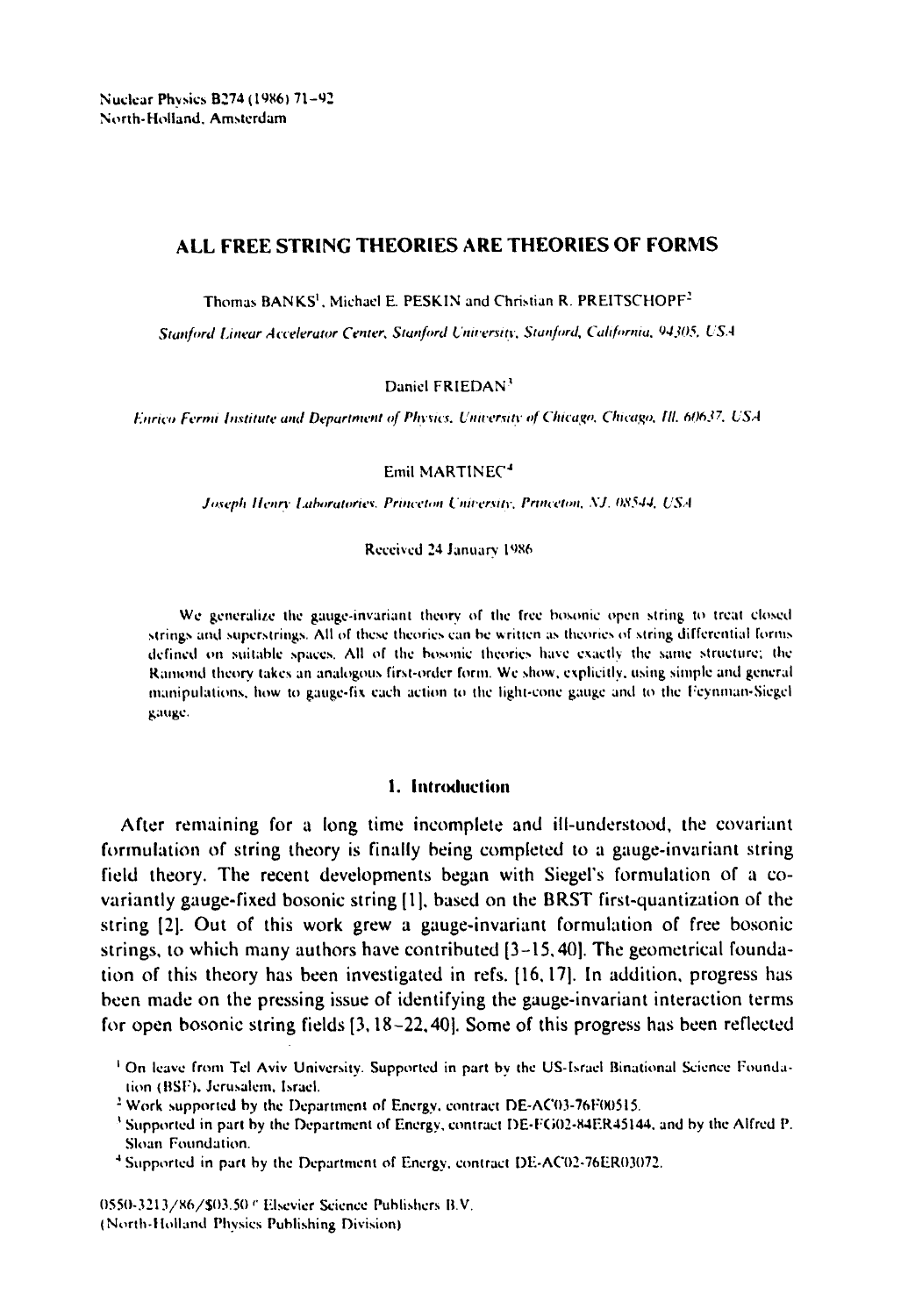in the theory of supersymmetric strings. The Neveu-Schwarz-Ramond formulation of the superstring theory has been written as a covariantly gauge-fixed string field theory [23-25] and as a gauge-invariant theory [4.6.7.26.27]. However. as yet none of these gauge-invariant formulations of the theory contain the full set of Stueckelberg fields needed to make these theories equivalent to the covariant or light-cone gauge-fixed formulations. In addition, the technology involved in many of these papers is complex, in a way that obscures the relatively simple structure of these theories.

In this paper, we address these last two difficulties by presenting a unified formulation of the gauge invariant free string field theories associated with all known string models. We will construct lagrangians for these theories which have a common structure and which are simply given in terms of appropriate differential operators. A weakness of our formalism is that is does not properly treat the gauge invariances associated with the zero modes of closed strings: in particular, our formulation of the Ramond/Ramond sector of closed superstrings requires an externally-imposed dynamical constraint. Nevertheless, all of our string field actions are quantum-mechanically complete: We will show how to fix these lagrangians to the covariant Feynman-Siegel gauge and to the light-cone gauge by techniques applicable to all of the string theories, and we will prove that these manipulations lead to the known physical spectra. The differential operators which we require arise naturally from the structure of BRST transformations for each string, though, unfortunately, we have not been able in all cases to connect our gauge transformations precisely with BRST transformations<sup>\*</sup>. In the Neveu-Schwarz-Ramond theory, wc find intriguing relations, also noted by l.cClair [231. between world-sheet and space-time statistics and BRST invariance. Many of the results we present have been obtained independently by other groups [3, 29. 301.

The paper is organized as follows: in sect. 2. we introduce the calculus of forms and exterior derivatives on which our formalism rests. We will identify appropriate operators for each string as components of the BRST charge  $Q$  and use the relation  $Q<sup>2</sup> = 0$  to derive identities among these operators. This operator calculus generalizes that of ref. [7]. In sect. 3, we present the complete theory of free open bosonic strings [7-91 in a simplified formulation discovered independently by Restuccia and Taylor [3], Witten [18], Ramond [14], and Neveu, Nicolai, and West [15]. We display the action of this theory and discuss the gauge-fixing in a manner conducive to generalization. In sects. 4 and 5, we generalize this construction to all other known string theories, treating first theories of bosons and then theories of fermions.

## 2. The string exterior derivative and the BRST charge

In this section, we will set up our conventions for discussing string forms and differential operators. Essentially, this formalism works by considering the ghosts of

<sup>° ()</sup>oguri ha.', claimed to have found thi~ connection for the open Ramond ~tring [2,%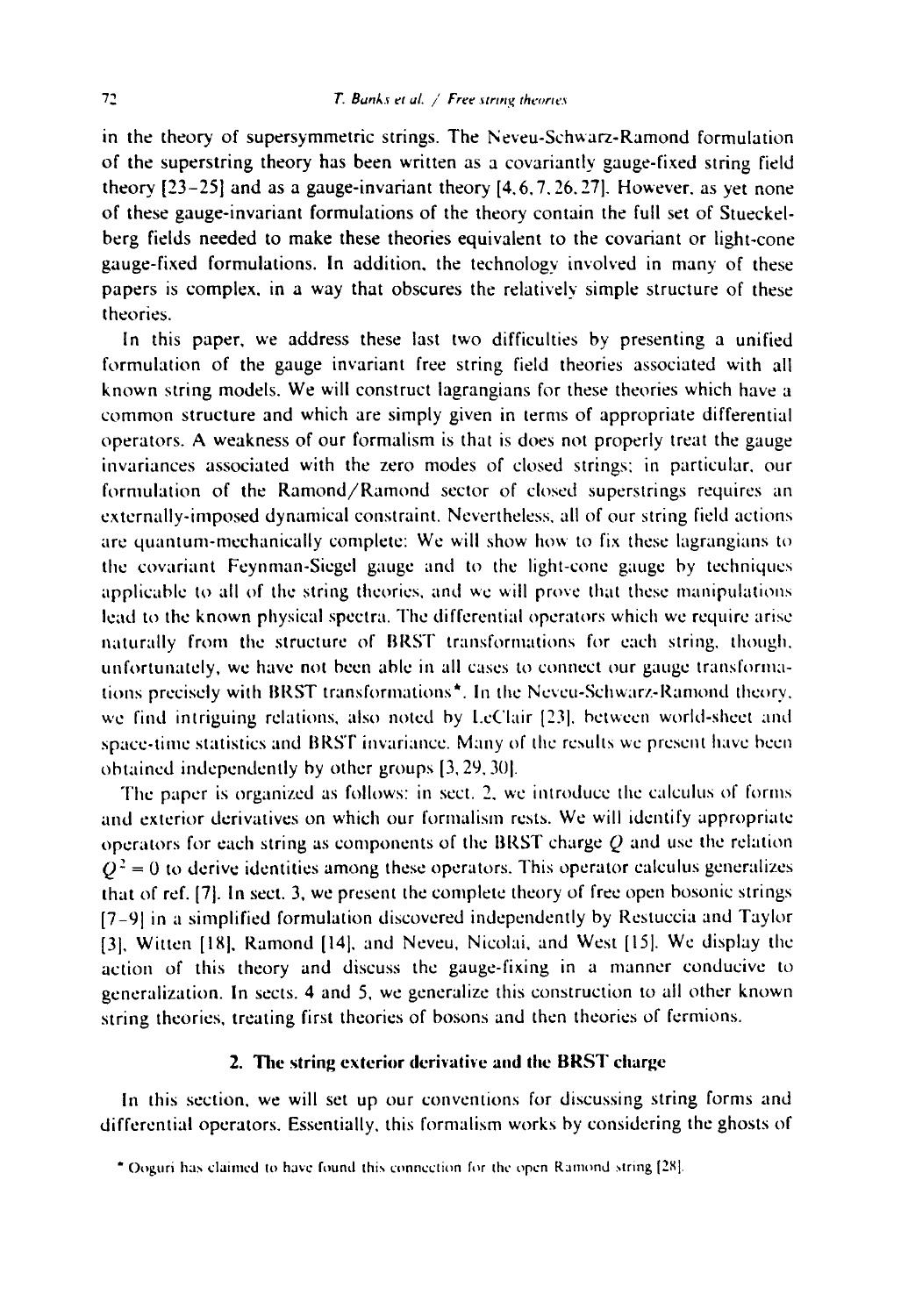the first-quantized string theory as differentials, a point of view advocated in a more general setting by Baulieu and Thierry-Mieg [32]. Our notation will generally follow the notation for the ghosts of string theories presented in ref. [31]. Note that our conventions here differ somewhat from those of ref. [7] and, in fact, serve to simplify some of the identities given there.

The general string fields which we will use in this paper will be functions of the string coordinates  $x^{\mu}(\sigma)$  and the reparametrizations ghosts  $b(\sigma)$ ,  $c(\sigma)$ . In the covariant superstring theories, we need also the supersymmetric partners of these objects, the fermionic coordinates  $\psi^{\mu}(\sigma)$  and the superconformal ghosts  $\beta(\sigma)$ ,  $\gamma(\sigma)$ . In general, we will work with the normal mode creation and annihilation operators associated with these fields. It is useful to group these operators into supersymmetry multiplets. Letting  $\alpha_n^{\mu}$  represent the normal mode operators for the field  $x^{\mu}$ , we may group together:

$$
A_N^{\mu} = (\alpha_n^{\mu}, \psi_n^{\mu}),
$$
  
\n
$$
B_N = (b_n, \beta_n),
$$
  
\n
$$
C^N = (c^n, \gamma^n).
$$
\n(2.1)

We will refer to the first member of each pair as bosonic and the second as fermionic. The index N runs over the appropriate set of normal modes  $-\mathrm{e.g.}$ integers for the bosonie open string variables, or left-and right-moving integers for bosonic closed string variables. The notation  $\hat{n}$  is intended to remind the reader that the bosonic and fermionic variables may run over different sets, as happens in the Neveu-Schwarz string. We will need the notation:

$$
(-1)^{MN} = \begin{cases} -1, & \text{if } M \text{ and } N \text{ are fermionic} \\ +1, & \text{otherwise} \end{cases}
$$
 (2.2)

We assign the commutation relations of the operators (2.1) as follows:

$$
A_{M}^{\mu}A_{N}^{\nu} - (-1)^{MN}A_{N}^{\nu}A_{M}^{\mu} = \eta^{\mu\nu}\delta(M+N), \qquad (2.3)
$$

$$
B_{M}C^{N} + (-1)^{MN}C^{N}B_{M} = \delta(M+N).
$$
 (2.4)

These relations are preserved by the hermitian conjugation ( $M \neq 0$ )

$$
\left(A_{M}^{\mu}\right)^{\dagger} = A_{-M}^{\mu}, \qquad \left(B_{M}\right)^{\dagger} = B_{-M}, \qquad \left(C^{M}\right)^{\dagger} = \left(-1\right)^{M} C^{-M}. \tag{2.5}
$$

In these conventions, the  $A_M^{\mu}$  are real- or Grassmann-valued operators, the creation parts (the  $M < 0$  components) of  $B_M$  and  $C^M$  are real- or Grassmann-valued differentials, and the annihilation parts ( $M > 0$ ) of  $B_M$  and  $C^M$  are operators which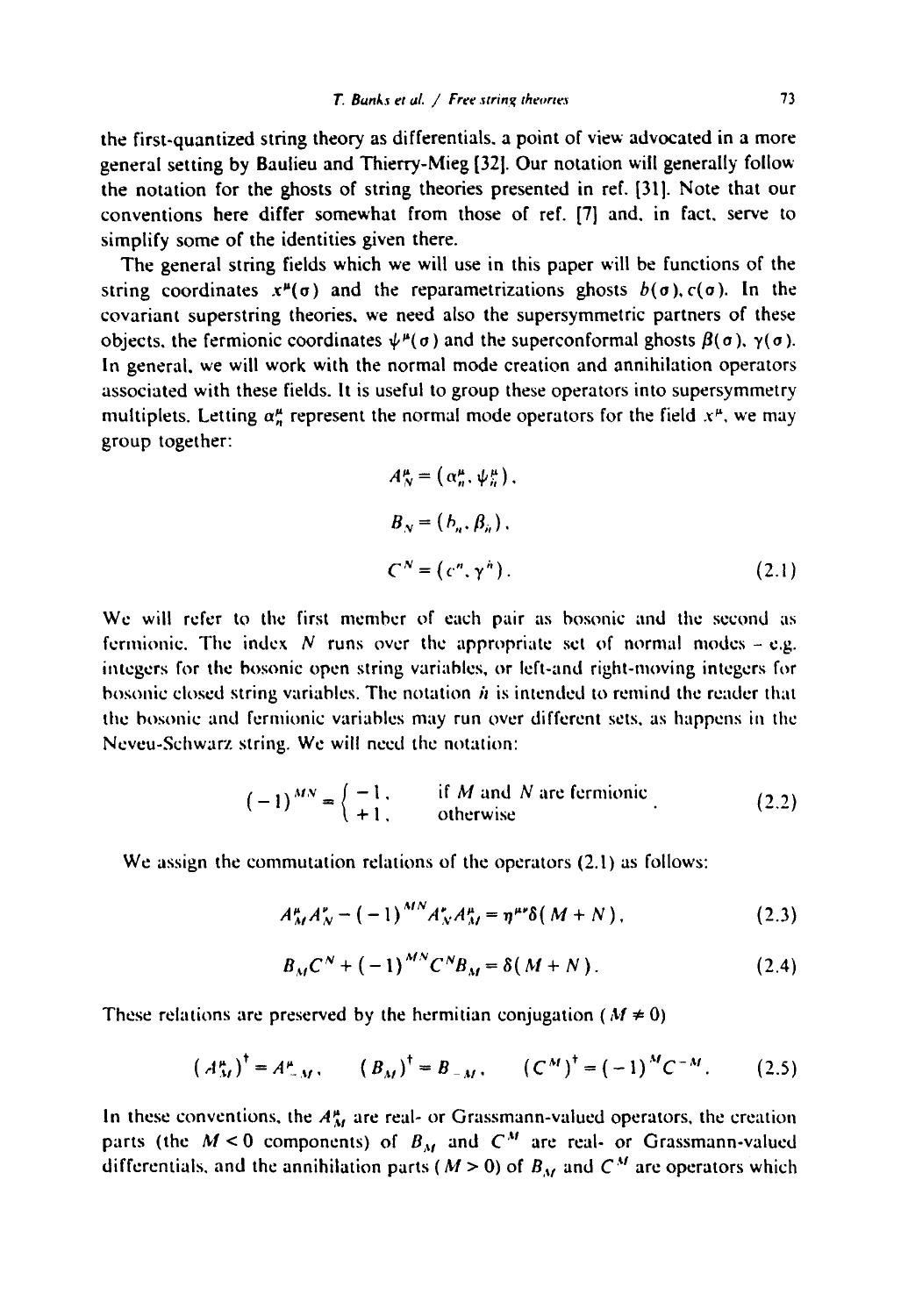remove these differentials. The fermionic components of  $A_{\mathcal{U}}^{\mu}$  then commute with the bosonic components of  $B_M$  and  $C_M$ . It is possible, by a Klein transformation, to redefine b. c.  $\beta$ , and  $\gamma$  so that b and c behave as Grassmann-valued operators and  $\beta$  and  $\gamma$  as real-valued operators; that is the formulation of the theory chosen in ref. **[311.** 

We now define a string differential form as an object containing a product of string differentials. To be more specific, define a vacuum state (0) such that

$$
A_{\mathcal{M}}^{\mu}|0\rangle = 0, \qquad B_{\mathcal{M}}|0\rangle = 0, \qquad C^{\mathcal{M}}|0\rangle = 0. \tag{2.6}
$$

for  $M > 0$ , and such that  $(0)$  has no dependence on the zero modes of the coordinate or ghost operators<sup>\*</sup>. (We will later discuss a more complete vacuum  $|Omega)$  which includes this dependence.) Then, keeping the restriction that integers  $M, N$  take only positive values, we can represent a string differential form as a state in the Fock space built on 10):

$$
|\phi) = C^{-N_h} \dots C^{-N_1} B_{M_1} \dots B_{M_r} \phi[A]^{M_1 \dots M_r} \bigg|_{N_1 \dots N_n} (0) \,.
$$
 (2.7)

 $\phi[A]^{M_1}$   $N_1$  may be expanded in a sum of local fields times products of  $A^{\mu}$ creation operators. We will refer to a state with a B's and b C's as an  $\binom{n}{k}$ -form. It will be useful to focus on the difference between  $b$  and  $a$ , the difference, that is. between the number of ghosts and antighosts. We will label a string form with  $(b - a) = g$  as a g-form and refer to g as the *ghost number*.

Since we have identified differentials with ghost operators, the BRST charge Q takes the form of an exterior differential operator. Then the central identity  $Q^2 = 0$ can be recast as an identity, or as a set of identities, defining the cohomology of string exterior derivatives. Let us now work out these identities explicitly for the various string theories.

For any string theory, the BRST charge can be written in the following form: Let the  $L<sub>x</sub>$  be the generators of the appropriate reparametrization algebra  $\sim$  the Virasoro. Neveu-Schwarz, or Ramond algebra [33] - and write this algebra as

$$
[L_M, L_N]_{\pm} = F_{MN}{}^K L_K + \frac{1}{2} \delta(M + N) \Gamma_M, \qquad (2.8)
$$

where  $\Gamma_M$  is the central charge. Let  $\hat{L}_N = L_N - \delta_{N,0}l$ , where  $l = (1, \frac{1}{2}, 0)$  for bosonic. Nevcu-Schwarz, and Ramond strings, respectively. Then

$$
Q = C^{-N} \hat{L}_N + F^{-K}_{IJ} : C^{-J} C^{-I} B_K:
$$
\n(2.9)

<sup>&</sup>lt;sup>\*</sup> The state labeled [0) in ref. [31] differs from this one by including dependence on the zero mode, and shifts are necessary to make the state  $SL(2, R)$ -invariant. It is shown there that these shifts account for the shift *l* of  $L_0$  given below eq. (2.8).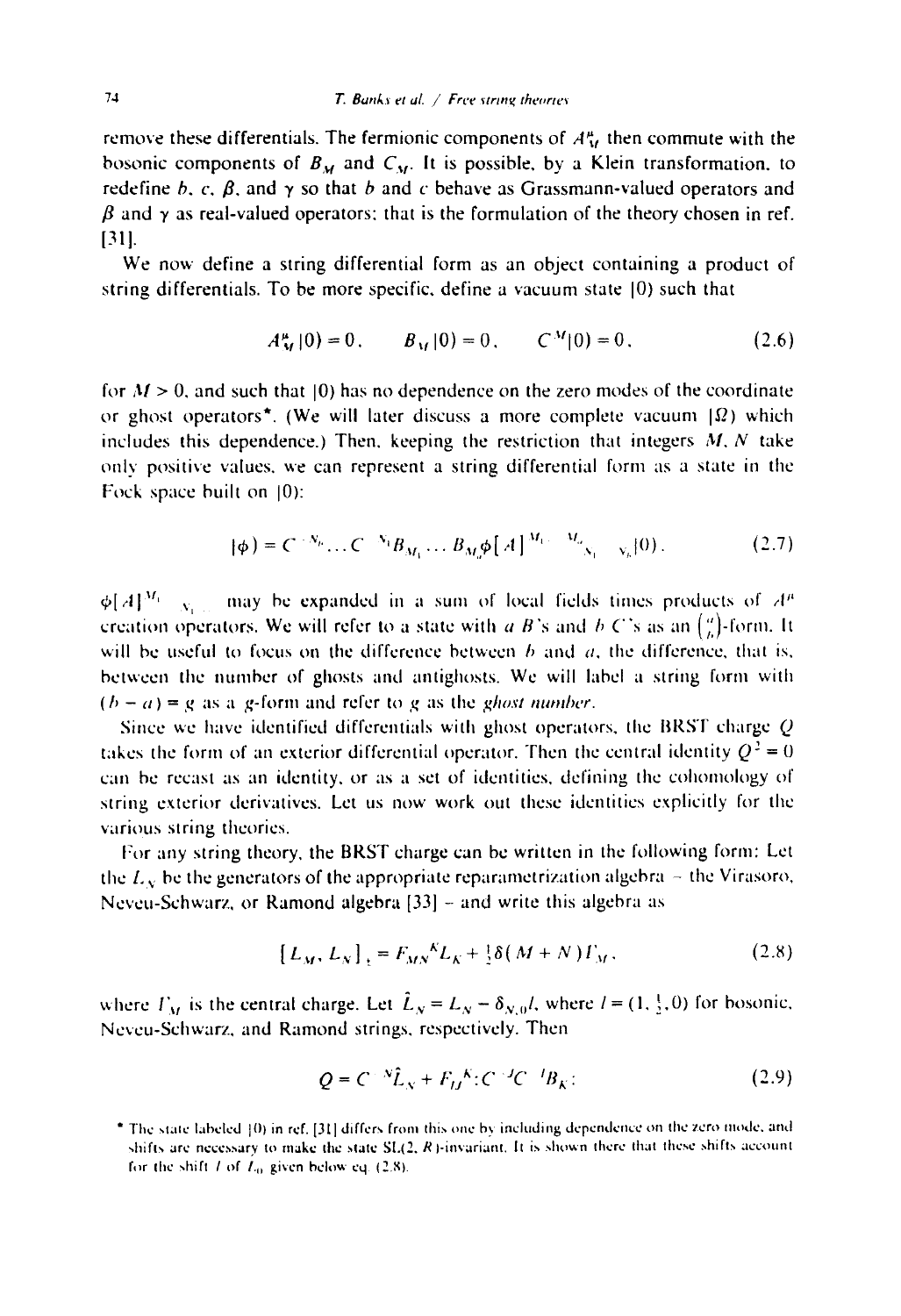satisfies  $Q^2 = 0$  in the critical dimensionality. The form (2.9) is precisely that given by Kato and Ogawa [21 for the bosonic string. The BRST charge for the fermionic string, found by Friedan. Martinec. and Shenker [35] and discussed more recently by a number of authors [23.25.27.34]. can be readily cast into this form. The critical dimensionality is required in order that terms in the square of the second term of (2.9) with two contractions can cancel terms in the square of the first term arising from the central charge. All other terms in  $Q^2 = 0$  vanish by virtue of the Jacobi identities of the reparametrization algebra.

Let us now decompose  $Q$  into terms with distinct action on forms. In addition, we should extract terms in  $O$  which depend explicitly on the ghost zero modes. which we have ignored up to now. For the bosonic open string, and for the Neveu-Schwarz string, the only ghost zero mode operators are  $b_0$  and  $c^0$ . When Q acts on a form  $\phi$ ), every term in Q raises the ghost number g by 1 unit. However, the terms with explicit zero mode operators do not affect the total number of  $B_{\perp y}$ and  $C^{-N}$  operators in  $|\phi\rangle$ , while the other terms may create an additional  $C^{-N}$  or destroy a  $B_{-N}$ . Let us, then, break Q into pieces as follows:

$$
Q = c^0 K + d + \delta - 2 \mathop{\Downarrow} b_0. \tag{2.10}
$$

where  $d = C^{-N}L_N + \cdots$  contains all terms which create a net  $C, \delta = C^N L_{-N} + \cdots$ contains all terms which destroy a net  $B$ , and all zero modes operators are indicated explicitly. The action of  $d$  and  $\delta$  on forms reproduces the definition of the string exterior derivatives given in ref. [71, up to some overall minus signs (which are simply a matter of convention). The operators  $K$  and  $\parallel$  may be evaluated from  $(2.9)$ . K is given by

$$
K = L_0 - l + \mathcal{N} \tag{2.11}
$$

where  $\mathcal{N} = M(C^{-M}B_M + B_{-M}(-1)^M C^M)$  is the sum of the indices of the differentials in  $\phi$ ). This is precisely the kinetic energy operator of ref. [7]. It is given by

$$
\mathbf{U} = \eta_{MN} C^{-M} (-1)^N C^N, \qquad (2.12)
$$

where

$$
\eta_{MN} = \delta_{M,N} \begin{cases} M, & M \text{ bosonic} \\ 1, & M \text{ fermionic} \end{cases}
$$
 (2.13)

This differs from the definition of  $\parallel$  in ref. [7] by signs and a normalization factor. Using (2.5), one can see that  $d^{\dagger} = \delta$ , and that K and U are self-adjoint.

Now we have defined the basic operators of the bosonic and Neveu-Schwarz string theories. Since these operators appear as components of  $Q$ , they will obey identities which follow from the relation  $Q^2 = 0$ . To find these relations, square  $(2.10)$ , separate the result into terms which create a fixed number of C's and destroy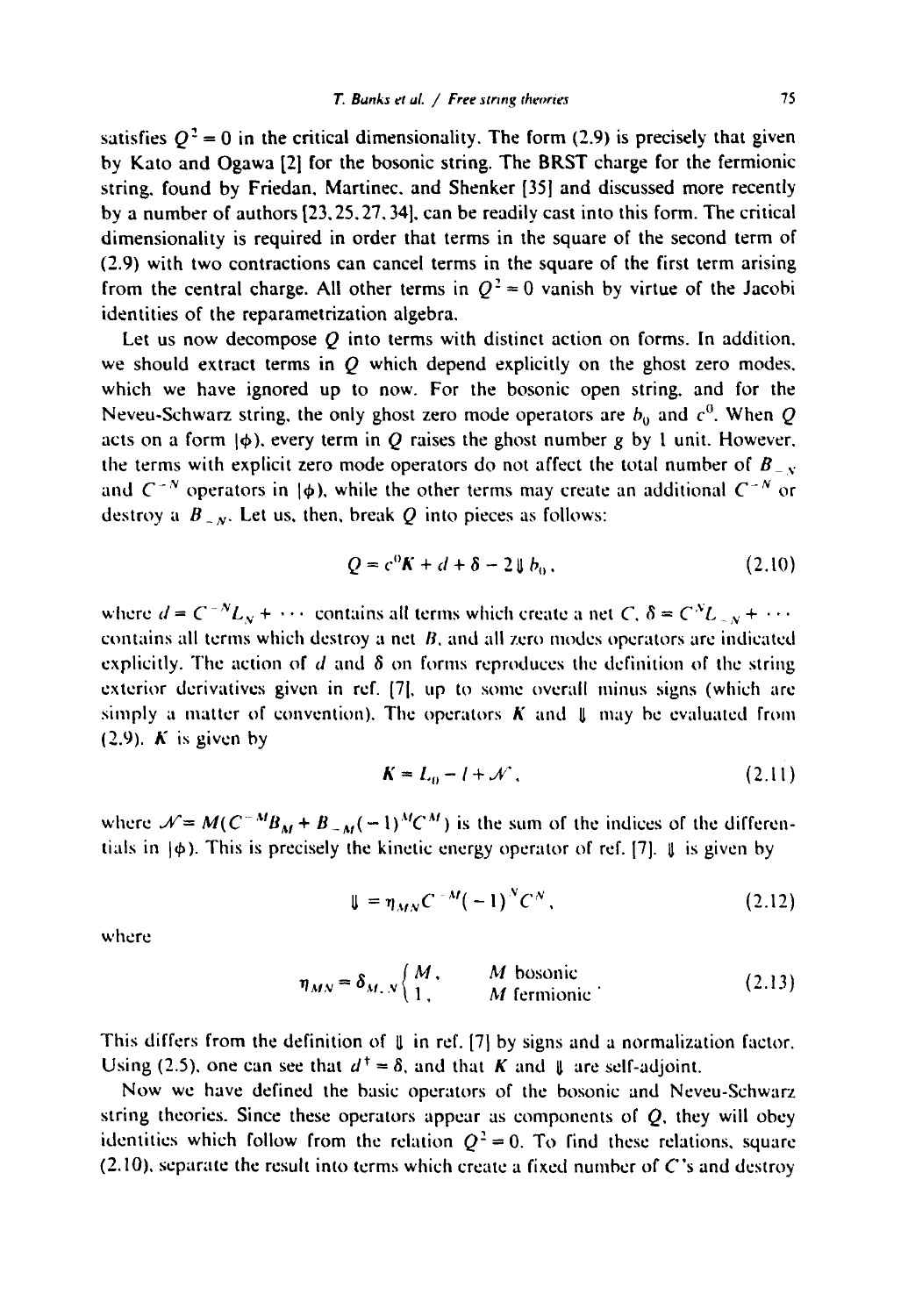**a** fixed number of **B's. and** set each of these terms equal to zero. From the terms which create two **C's and** those which destroy two **B's.** we find:

$$
d^2 = \delta^2 = 0.
$$
 (2.14)

The term which preserves the number of the various differentials and contains no zero mode operators gives

$$
(d\delta + \delta d) = 2K \downarrow . \tag{2.15}
$$

Eqs. (2.14) and (2.15) are the fundamental relations for string differential operators applied in ref. [7]. The remaining pieces of the identity  $Q^2 = 0$  imply that  $\parallel$  and K commute with  $d$  and  $\delta$ , and with one another.

We note parenthetically that the index-raising operator of ref. [7]. written in this new notation, takes the form

$$
\mathbf{A} = \eta^{MN} B_{\perp M} B_N \,.
$$

where  $\eta^{MN} = (\eta_{MN})^{-1}$ .  $\uparrow$  can be used to invert  $\downarrow$  by virtue of the relation

$$
[\![\, \mathbf{I} \cdot \mathbf{R}\!] = C^{-M} B_M - B_{-M} (-1)^M C^M = g \,. \tag{2.17}
$$

In the Ramond theory, the fermionic ghosts  $\beta$  and  $\gamma$  are also integer-moded, so the BRST charge contains two new zero mode operators  $\beta_0$  and  $\gamma^0$ . Let us write the decomposition of  $Q$  in this case as follows:

$$
Q = c^{0}K + \gamma^{0}F + d + \delta - 2 \Downarrow b_{0} - 2 \downarrow \beta_{0} + (\gamma_{0})^{2}b_{0}. \qquad (2.18)
$$

The separation between d and  $\delta$  is defined just as before, and K and II are again given by  $(2.11)$  and  $(2.12)$ .  $(2.18)$  also contains the Grassmann operators

$$
F = F_0 + f^M \overline{M} \left[ C^{-\tilde{M}} B_M - B_{-M} (-1)^{\tilde{M}} C^{\tilde{M}} \right],
$$
 (2.19)

where the bar on an index changes it from bosonic to fermionic or vice versa, and where

$$
f^{M}_{\overline{M}} = \begin{cases} 2, & M \text{ bosonic} \\ \frac{1}{2}M, & M \text{ fermionic} \end{cases}
$$
 (2.20)

$$
\downarrow = \frac{1}{4}MC^{-M}C^{\overline{M}}.
$$
\n(2.21)

 $F$  is the generalization of the Dirac-Ramond operator to the space of string forms; one may easily check that

$$
F^2 = K \tag{2.22}
$$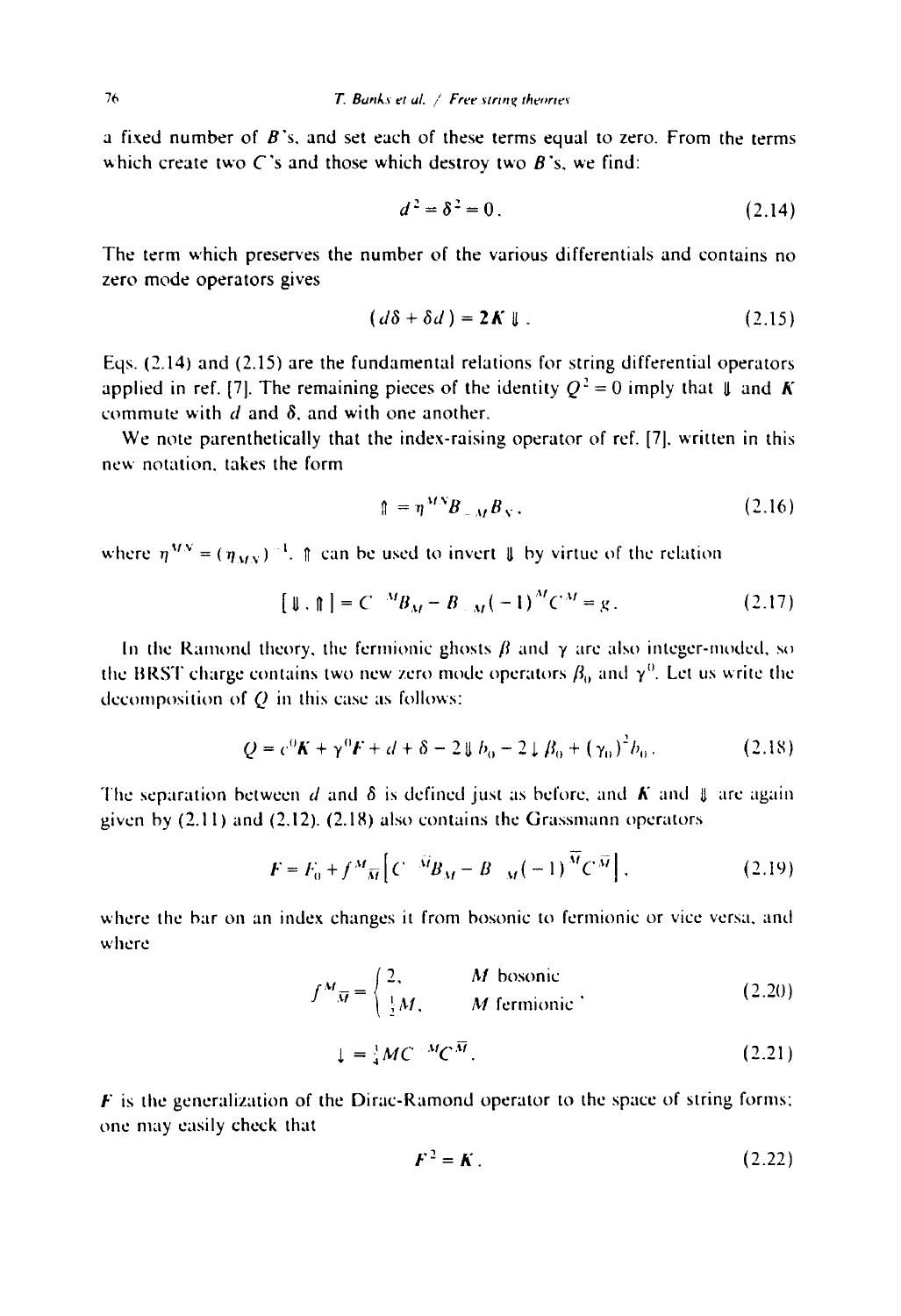Writing out the square of (2.18) and equating it to zero term by term yields a myriad of relations among the various operators we have introduced. One of these relations identifies 1:

$$
2\downarrow = [F, \downarrow];\tag{2.23}
$$

others imply that K, F and  $\parallel$  commute with d and  $\delta$ , and that  $K = F^2$  commutes with  $\parallel$ . Finally, one finds as before

$$
d^2 = \delta^2 = 0.
$$
 (2.24)

and. making use of (2.23) and (2.22).

$$
(d\delta + \delta d) = F(F \downarrow + \downarrow F). \tag{2.25}
$$

Note that the two factors on the right-hand side of (2.25) commute with one another.

# 3. The open bosonic string

The operators defined in the previous section provide the basic components needed to build gauge-invariant free string actions, as has been shown already in rcf. [71. Recently. however, a form of the open bosonic string theory considerably simpler than the original formulation of ref.  $[7-9]$  has been discovered by Restuccia and Taylor [3], Witten [18], Ramond [14], Neveu, Nicolai, and West [15], Aratyn and Zimermann [27] and Baulieu and Ouvry [40]. It is most convenient to take this formulation as our starting point for a construction of the other free string theories. In this section, then, we will review this formulation and derive some of its properties.

In its simplified form. the gauge-invariant open-string action can be written as an expectation value of the corresponding BRST charge  $Q$ . To describe this construction, we must first adjoin to  $|0\rangle$  a wave function for the ghost zero mode. Define, then,

$$
|\Omega\rangle = |0\rangle \otimes |\omega\rangle. \tag{3.1}
$$

where  $|\omega\rangle$  is the zero mode wave function obeying  $b_{0}|\omega\rangle = 0$ .  $|\Omega\rangle$  has the properties of the open string ground state, the tachyon. It is useful to recall that, in the covariant quantization of ref. [31], this state has the properties:

$$
(\Omega|\Omega) = 0, \qquad (\Omega|c^0|\Omega) = 1. \tag{3.2}
$$

In this paper, we will simply assume (3.2) as our starting point.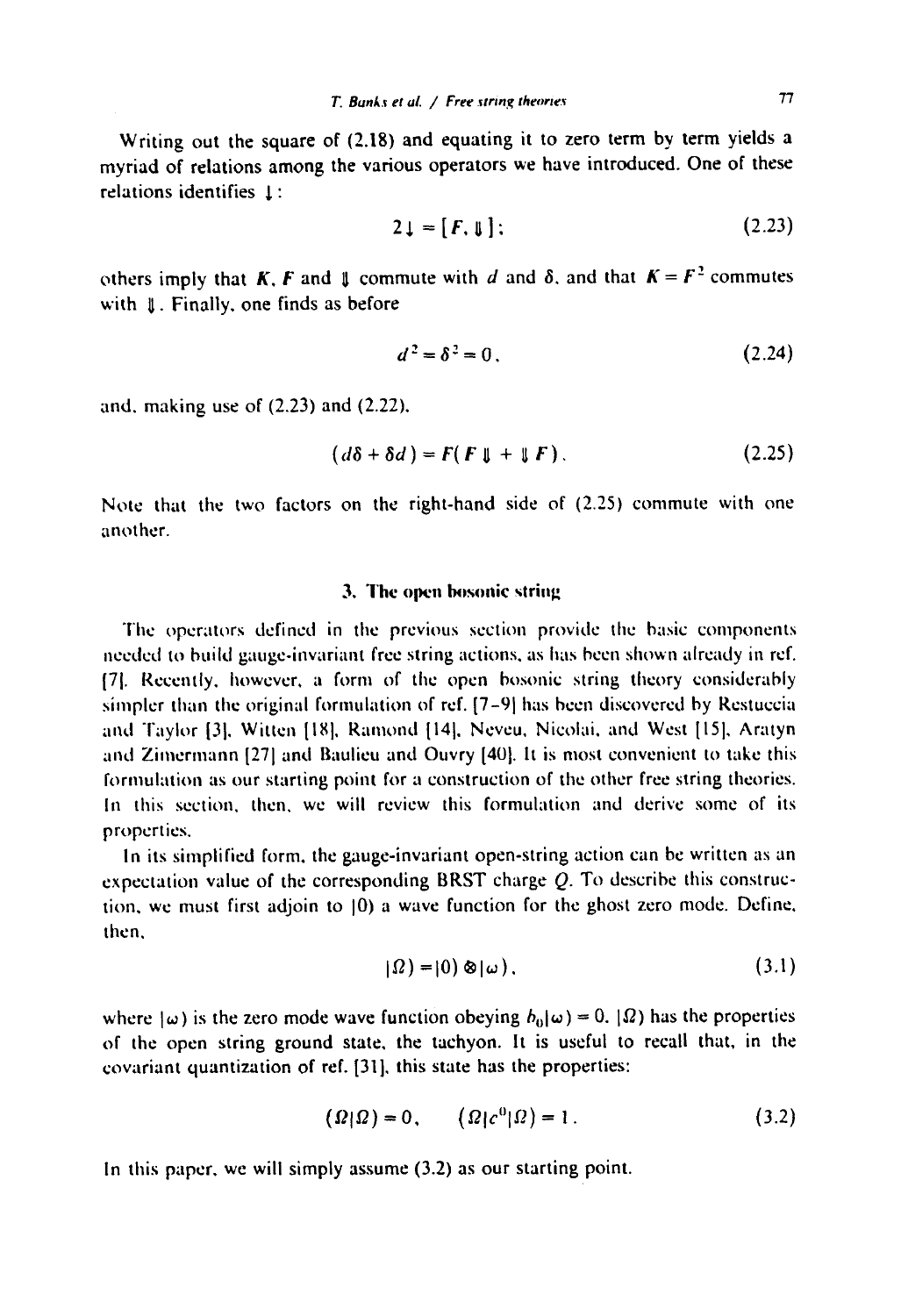Now let  $|\Phi\rangle$  be an arbitrary 0-form on this extended space:

$$
|\Phi\rangle = (|\phi\rangle + c^0|\eta\rangle)|\omega\rangle. \tag{3.3}
$$

where  $\phi$  is a 0-form and  $\eta$  is a  $(-1)$ -form of the structure (2.7). The free open bosonic string action can then be written as

$$
S = -\frac{1}{2}(\Phi|Q|\Phi). \tag{3.4}
$$

This action has the obvious gauge invariance:

$$
\delta_E|\Phi\rangle = Q|E\rangle. \tag{3.5}
$$

where E is an arbitrary  $(-1)$ -form. To understand the structure of this transformation a bit better, let us write

$$
|E| = (|\varepsilon| + c^0 | \theta)) |\omega| \tag{3.6}
$$

Then the gauge transformation is

$$
\delta_E \phi = (d + \delta) \epsilon - 2 \mathbb{I} \theta,
$$
  

$$
\delta_E \eta = K \epsilon - (d + \delta) \theta.
$$
 (3.7)

The  $\epsilon$  transformation of  $\phi$  displayed here is the gauge symmetry identified in refs.  $[7 - 9]$ .

The action presented in refs.  $[7-9]$  may be obtained from (3.4) by gauge-fixing some of the auxiliary fields which this action contains. Let us first expand (3.4) in the component forms  $\phi$ ,  $\eta$ . This yields:

$$
S = -\frac{1}{2}(\phi |K|\phi) + (\eta | \mathbf{U} | \eta)
$$
  
-
$$
\frac{1}{2}(\phi |d + \delta | \eta) - \frac{1}{2}(\eta |d + \delta | \phi).
$$
 (3.8)

To go further, we should recall from ref. [7] the concept of a *maximally symmetrized* form. Consider the coefficient  $\phi^{M_1 \ldots M_n}$ , as a tensor with upper and lower indices, separately antisymmetrizcd. Imagine lowering the upper indices using the metric (2.13) and then projecting the full set of indices onto combinations of definite symmetry. Because of the separate antisymmetrization, one may find only representations of the permutation symmetry corresponding to Young tableaux with two columns. The maximally symmetrized combination is defined to be the combination in which the second column is as long as possible, that is, in which as many lower indices as possible are symmetrized with upper indices, and vice versa. In a 0-form such as  $\phi$ , with equal numbers of upper and lower indices, the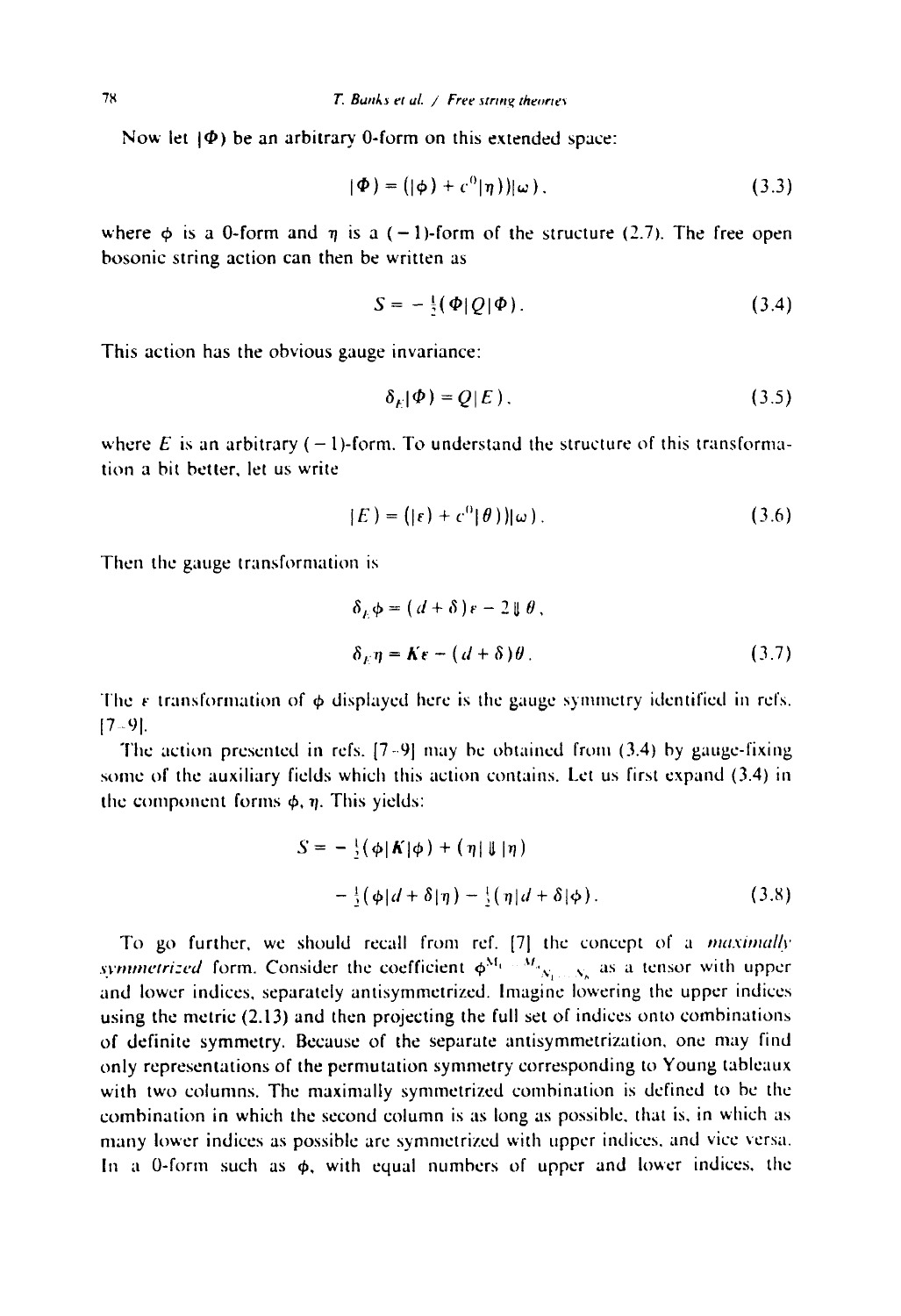maximally symmetrized component is that in which every upper index is symmetrized with a lower index in the process of Young symmetrization. In general. maximally symmetrized forms with  $g \ge 0$  are annihilated by  $\mathbf{I}$ .

Let us, then, partially gauge-fix (3.8) by imposing  $\parallel \parallel \phi$ ) = 0. The resulting Faddeev-Popov determinant is nondynamical. Since  $\parallel$  commutes with d and  $\delta$ , we can see that  $(d + \delta | \phi)$  is a maximally symmetrized 1-form: thus, only the maximally symmetrized component of  $|\eta\rangle$  couples to the remaining components of  $|\phi\rangle$ . Since  $\eta$ ) is in any event nondynamical, we can freely drop (or integrate out) the other components, leaving only the maximally symmetrized one. This component is annihilated by f; thus (2.17) implies  $\int \frac{1}{\pi} \ln |n| = |n|$ . Using this relation to integrate out this last piece of  $\eta$ ), we find at last

$$
S = -\frac{1}{2}(\phi|\boldsymbol{K}|\phi) + \frac{1}{4}(\phi|(d+\delta)\mathop{\parallel}(d+\delta)|\phi), \qquad (3.9)
$$

which is the action of ref. [7]. written in our new conventions. Our gauge-fixing left the residual gauge invariance:

$$
\delta_E|\phi\rangle = (d+\delta)|\epsilon\rangle. \tag{3.10}
$$

where  $\{e\}$  is restricted to be maximally symmetrized; this is precisely the gauge invariance of refs. [7-9].

In principle, one could now complete the gauge-fixing of this action along the line given in ref. [7], for the covariant Feynman-Siegel gauge, or ref. [12], for the light-cone gauge. However, it is much simpler to begin again from  $(3.4)$ .

To reach the Feynman-Siegel gauge, we use the gauge-fixing condition

$$
b_0|\Phi\rangle = |\eta\rangle = 0. \tag{3.11}
$$

The associated Faddeev-Popov ghost action is

$$
S_E = \left( \overline{E} | \delta_E b_0 \Phi \right) = - \left( \overline{E} | b_0 Q | E \right). \tag{3.12}
$$

In this expression, the ghost E is a general  $(-1)$ -form, and the antighost is a general 2-form. In a manner familiar from the analysis of refs. [7-9], this ghost action has in turn its own gauge invariances which require the introduction of higher-order ghosts. In particular, (3.12) is clearly invariant to the motion

$$
\delta_G|E) = Q(G), \qquad \delta_G|E| = 0,
$$
\n(3.13)

reflecting the fact that a gauge parameter of the form  $|E| = Q|G|$  leaves  $|\eta|$ invariant. Note that only the  $c<sup>0</sup>$  component of the antighost survives in (3.12), and that this component has no corresponding gauge transformation. In addition, since every component of  $|\eta|$ ) transforms under some gauge motion, fixing the functional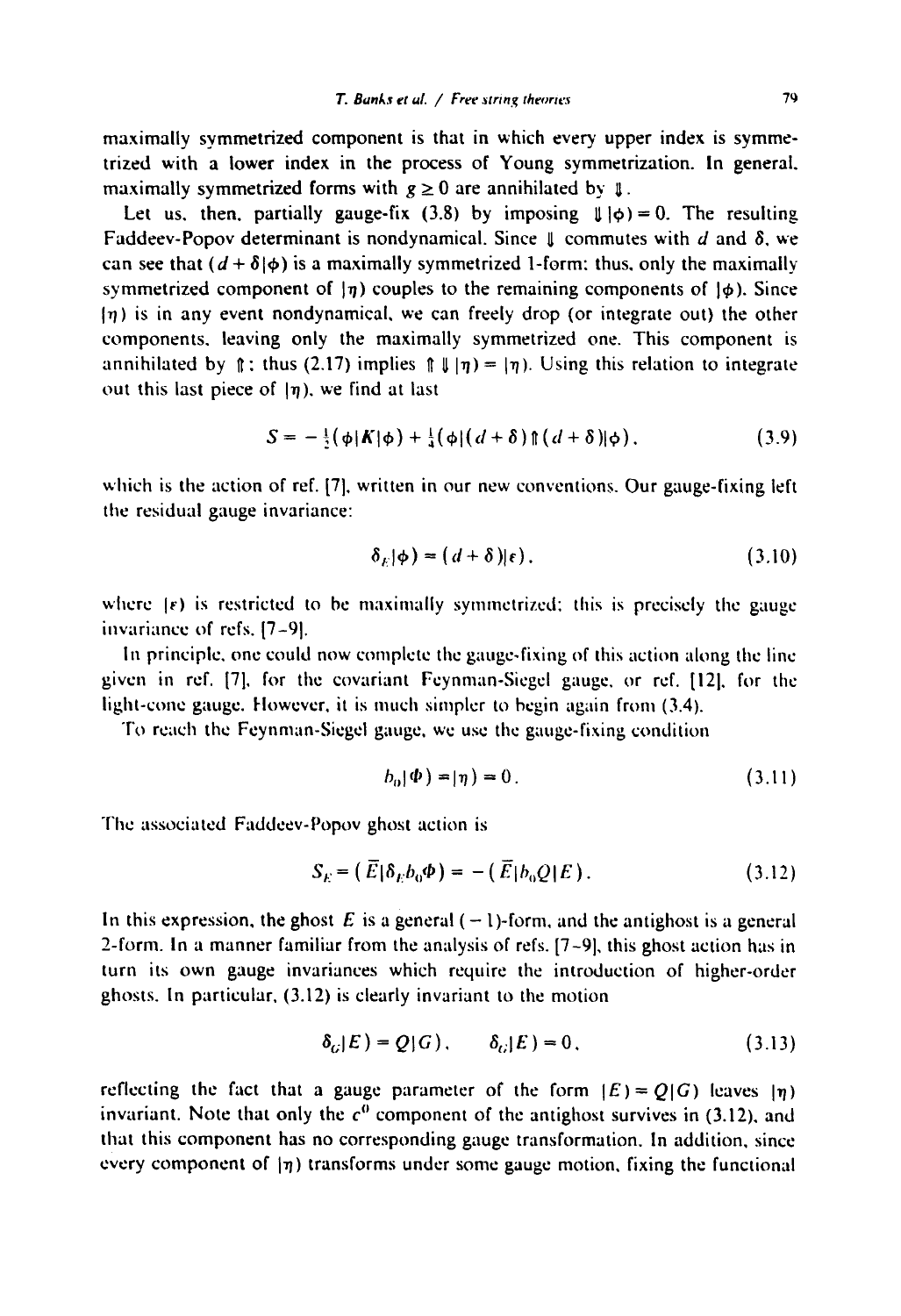integral with a  $\delta(|\eta\rangle)$  produces no hidden ghosts. These two statements have analogues at all higher levels. The fully gauge-fixed action is, then,

$$
S = -\frac{1}{2}(\Phi|Q|\Phi) - (\bar{E}|b_0Q|E) - (\bar{G}|b_0Q|G) - (\bar{E}'|b_0|E') - \cdots, (3.14)
$$

where  $\{\Phi\}$ ,  $\{E\}$ ,..., are constrained to be annihilated by  $b_0$ . If we decompose each field into components, according to (3.3), (3.6),

$$
(G) = (|\gamma|) + c^0 |\zeta|) |\omega| \,.
$$

etc., (3.14) takes the form

$$
S = -\frac{1}{2}(\phi|\boldsymbol{K}|\phi) - (\tilde{\theta}|\boldsymbol{K}|\varepsilon) - (\tilde{\zeta}|\boldsymbol{K}|\gamma) - (\tilde{\theta}'|\boldsymbol{K}|\varepsilon') - \cdots
$$
 (3.16)

In this expression,  $|\phi\rangle$  is a general 0-form,  $|\bar{\theta}\rangle$  is a general 1-form,  $|\epsilon\rangle$  is a general  $(-1)$ -form, etc. The action (3.16) is thus exactly the covariant-gauge open string action (Feynman-Siegel gauge) derived by Siegel in ref. [1].

So that the reader can compare this analysis to the more intricate gauge-fixing procedure of ref. [7], let us give a second gauge-fixing prescription closer to the spirit of that analysis. As we noted above, the non-maximally symmetrized components of  $|\eta\rangle$  in eq. (3.8) are nondynamical and do not couple to  $|\phi\rangle$ ; thus they may be discarded. This allows us to use the alternative gauge-fixing condition of setting to zero  $\parallel \phi$ ) and the maximally symmetrized component of  $\mid \eta$ ). The reader may verify that this leads to a Faddeev-Popov action for  $|\varepsilon|$ ,  $|\theta|$ ,  $|\tilde{\varepsilon}|$ , and  $|\tilde{\theta}|$ ) which reproduces the form of  $(3.8)$ , and to the appearance of hidden ghosts. Continuing this procedure, following the logic of rcf. [7], one also eventually arrives at the action (3.16).

Let us now discuss the gauge-fixing of (3.4) tO the light-cone gauge. The action of the open string in the light-cone gauge is given by

$$
S = -\frac{1}{2}(\phi_T|\boldsymbol{K}|\phi_T), \qquad (3.17)
$$

where  $\phi_T$  contains only transverse states. To characterize these states, let us denote the light-cone components of  $A_N^{\mu}$  by

$$
K_N = A_N^+, \qquad M_N = A_N^-. \tag{3.18}
$$

With this notation, the transverse states are those which include no *K, M, B,* or C creation operators acting on 10). We must, then, show that all states other than the transverse states may be removed from (3.4) by a choice of gauge. To do this, we will use a counting argument similar in form to the one developed in ref. [12] to discuss the gauge fixing of the action of refs.  $[7-9]$ . (The reader who finds this argument a bit sketchy should consult rcf. [12] for a more discursive presentation.)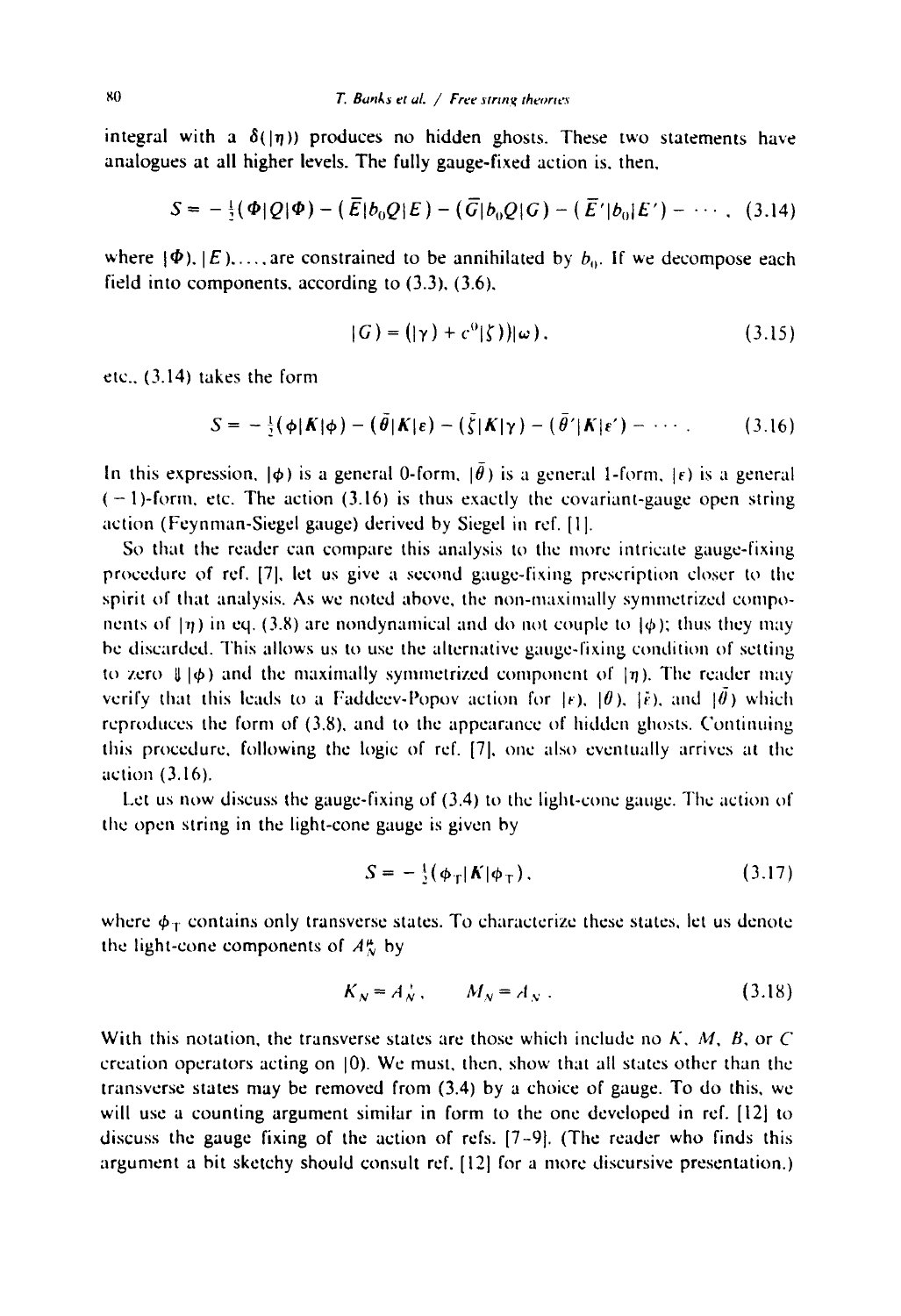Represent the classes of states we must gauge away as:

$$
K^p C^q M^r B^s |0), \qquad \qquad (3.19)
$$

where  $p, q, r, s$  denote the number of creation operators of the given type which act on 10),  $p + q + r + s = \mathcal{N} > 0$ . Since at any given mass level,  $\mathcal{N}$  has a maximum value, we can confine our attention to states with a fixed value of  $\mathcal{N}$ , beginning at the maximum, and sequentially remove all of these states from (3.4). We can remove these fields without generating Faddeev-Popov determinants if we shift by terms in (3.7) which involve no factors of  $p^-$ . We will, in fact, use only terms in (3.7) involving  $(d + \delta)$ . We will only need to consider the term in d of the form

$$
d = C^{-N} \cdot p^+ M_N + \cdots \tag{3.20}
$$

and the term in  $\delta$  of the form

$$
\delta = C^N \cdot p^M_{-N} + \cdots; \qquad (3.21)
$$

we may imagine, then, that d simply converts a K to a C and  $\delta$  simply converts a B to an  $M$ .

As a simple illustration of the use of these rules, let us discuss the counting of gauge parameters for states with  $\mathcal{N}=1$  and 2. For states with  $\mathcal{N}=1$ , the only gauge parameters are of the form  $B(0)$ . These suffice to gauge away all states in  $\phi$ ) of the form  $M(0)$ . The remaining states in  $\phi$ ) which we need to eliminate are those of the form  $K[0]$ . These states appear together with the states  $M[0]$  in the first term of  $(3.8)$ , but this term has been removed by our choice of gauge. The only remaining place that the states  $K[0]$  appear is in the cross terms of (3.8); since d converts a K to a C, this state can overlap with states  $B(0)$  in  $\eta$ ). This matrix element uses only the term (3.20) in *d*, which contains no  $p^{-}$ . Thus, the states  $K(0)$  act as Lagrange multipliers to eliminate the states  $B(0)$  in  $\eta$ ). Thus, we have exactly the gauge freedom we require to eliminate all states with  $\mathcal{N}= 1$ .

The analogous argument for  $\mathcal{N}=2$  illustrates some complications found at higher levels. The states in  $\phi$ ) and  $\eta$ ) which must be eliminated have the form

$$
K^2|0\rangle
$$
,  $KM|0\rangle$ ,  $M^2|0\rangle$ ,  $KB|0\rangle$ ,  $MB|0\rangle$ ,  $BC|0\rangle$ . (3.22)

The gauge parameters in  $\epsilon$ ) and  $\theta$ ) have the form

$$
KB|0), MB|0), B^2|0).
$$
 (3.23)

In addition, we must consider the gauge parameters of the gauge parameters, which characterize the redundancies in (3.23). These are states in *[G),* of the form

$$
B^2|0\rangle. \t(3.24)
$$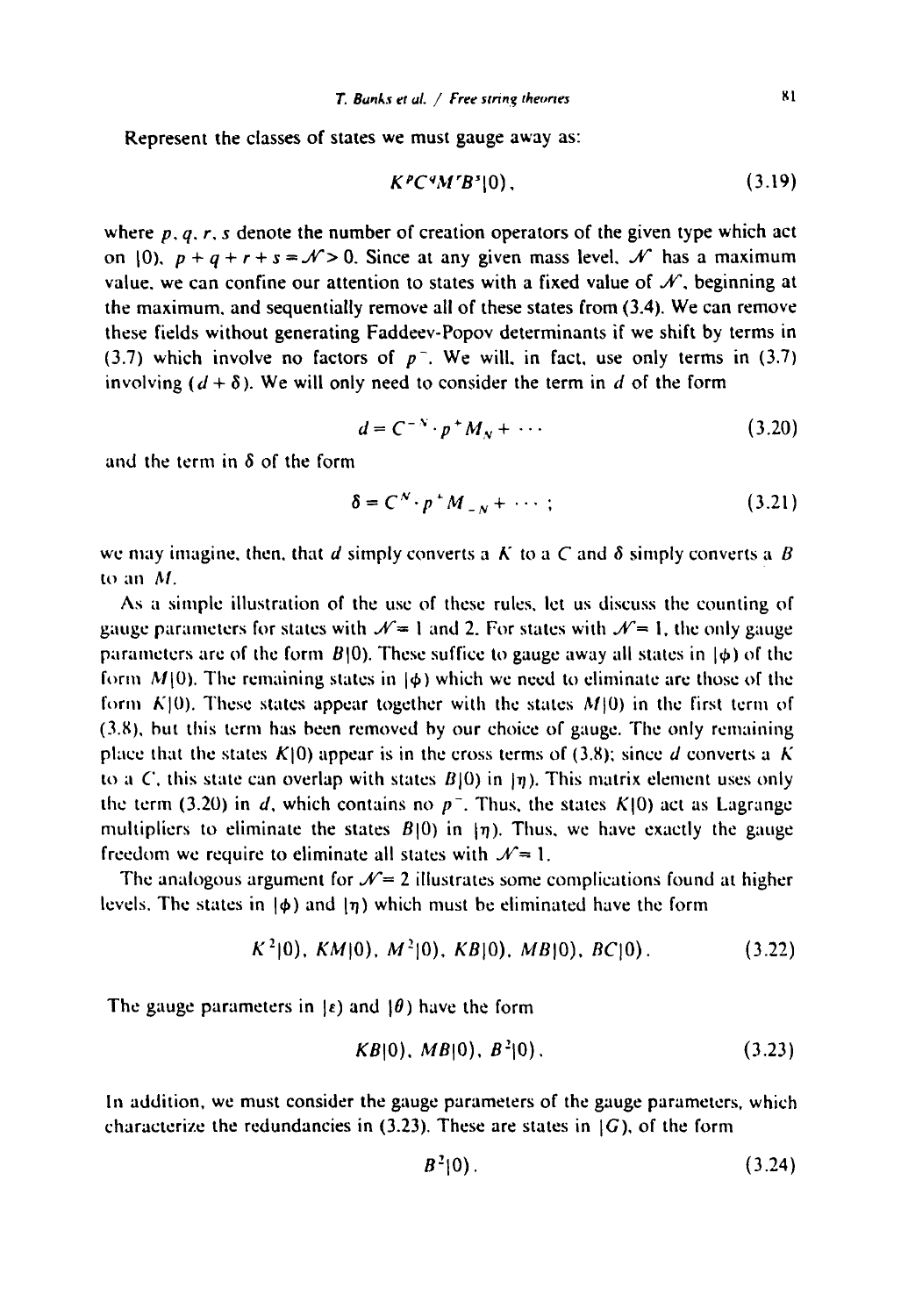It is useful to think of these multiplets of states as components of tensors whose indices run over all positive integers. The commutation relations of these operators place restrictions on these tensors:  $B^2(0)$  is antisymmetric in its indices, and  $M^2(0)$ is symmetric. Thus, we can use  $(3.24)$  to gauge away the antisymmetric part of *MB*(0) in (3.23); the remaining symmetric part of this multiplet can gauge away the states  $M^2$ [0) is (3.22). *KB*[0) in (3.23) can gauge away *KM*[0], and  $B^2$ [0) in (3.23) can gauge away the antisymmetric part of  $MB|0\rangle$  is (3.22). The remaining states in (3.22) are either Lagrange multipliers or are eliminated bv Lagrange multipliers:  $K^2(0)$  eliminates the symmetric part of *MB*[0], and *KB*[0] eliminates *BC*[0].

Let us now generalize this counting argument to all levels. As a first step. we must reduce the full set of gauge parameters in  $|E|$  to those parameters which cannot be gauged away by higher-level gauge transformations. Consider. for example, the components of  $|E|$  of the form

$$
K^{p}C^{q}M^{r-1}B^{s+1}|0).
$$
 (3.25)

Some of these components can be removed by acting with  $\delta$  on components of  $\{G\}$ of the form  $K^pC^qM^{r-2}B^{r+2}|0\rangle$ . These components have their own redundancies. corresponding to the states  $K^pC^qM^{r-3}B^{s+3}|0\rangle$ , and so forth. The nonredundant components of  $|E\rangle$  can be identified as follows: Operators  $M'$  form an r-index symmetric tensor with indices in the set of values of  $N (N > 0)$ . Similarly, operators  $B<sup>3</sup>$  form an s-index antisymmetric tensor. It is convenient to project states with both  $M$ 's and  $B$ 's onto states of definite (mixed) permutation symmetry, labeled by Young tableaux. For example,  $M^{4}B^{3}(0)$  belongs to

$$
\boxed{\text{min}} \times \boxed{\text{ = } \boxed{\text{min}} + \boxed{\text{min}} \tag{3.26}
$$

Since we will be seeing many products of this form, let us refer to a Young tableau or r symmetrized boxes as  $\{r\}$ , a tableau of s antisymmetrized boxes as [s], and a tableau with a row of r boxes above a column of s boxes as  $(r/s)$ . In this language, (3.26) reads

$$
\{4\} \times [3] = (5/2) + (4/3). \tag{3.27}
$$

One can then see that states (3.25) in  $|E|$  contain M's and B's in the representation  $(r/s)$  +  $((r-1)/(s+1))$ . Their redundancies belong to  $((r-1)/$  $(s + 1)$ ) + ( $(r-2)/(s + 2)$ ). The redundancies of the redundancies belong to ( $(r 2)/(s + 2)$ ) + ( $(r - 3)/(s + 3)$ ). Continuing until one runs out of M's, and then resolving the net effect of these parameters, one finds that the nonrcdundant component of the gauge parameters in (3.25) have M's and *B's* combined to the symmetry ( *r/s ).* 

We will act on  $|\Phi\rangle$  with these symmetry motions in a different way depending on whether or not  $r \ge p$ . If  $r \ge p$ , act  $\delta$  on the nonredundant components of (3.25) to remove states of the form (3.19). The piece of (3.19) which remains has  $M$ 's and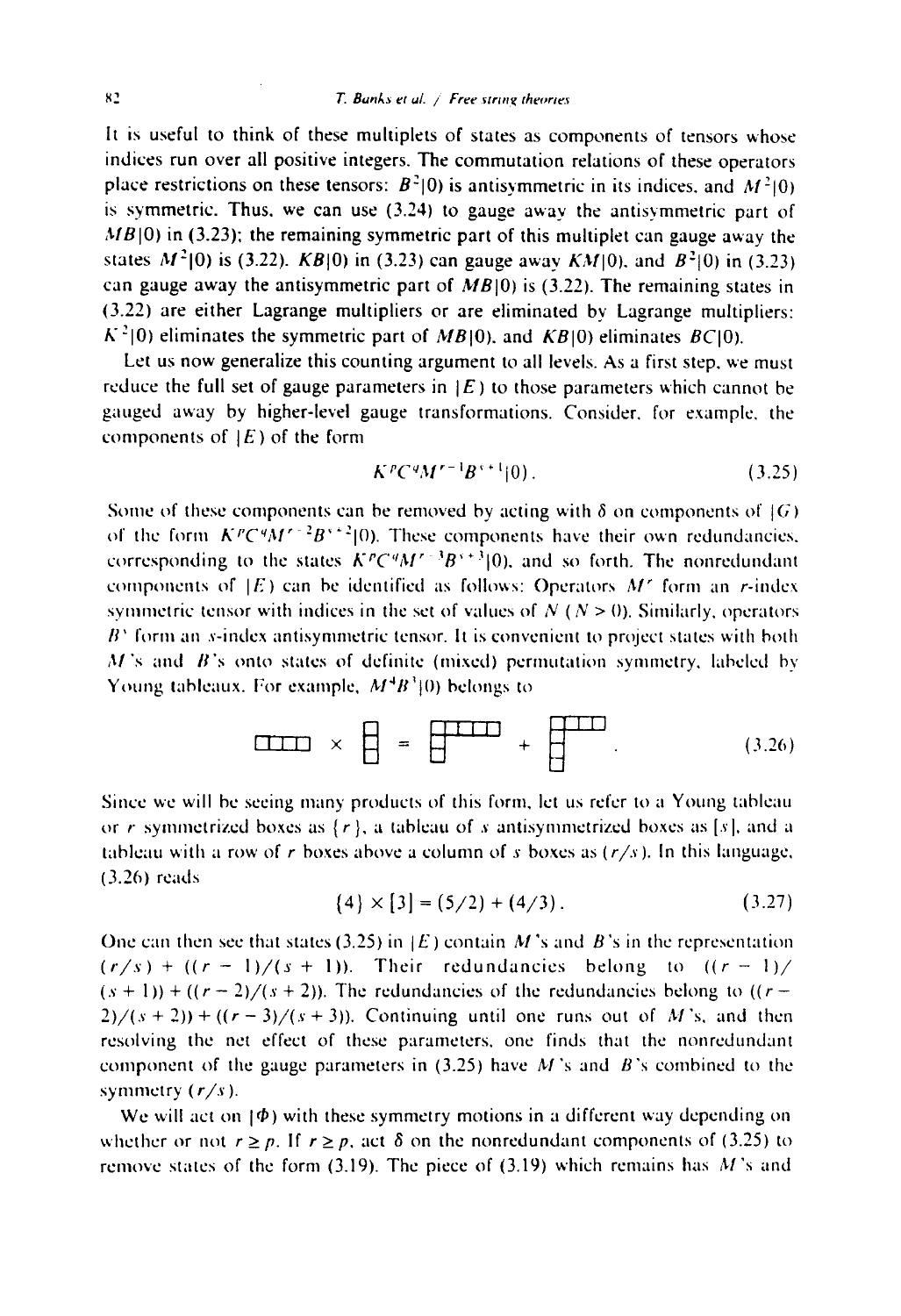B's symmetrized according to  $((r + 1)/(s - 1))$ , so that the full set of operators displayed has the character

$$
\{p\} \times [q] \times ((r+1)/(s-1)). \tag{3.28}
$$

If  $r < p$ , decompose  $\{p\} \times [q] \rightarrow ((p + 1)/(q - 1)) + (p/q)$ . Act  $\delta$  on the  $((p +$  $1/(q-1)$ ) component to remove states of the form  $K^pC^qM^rB^s(0)$ . Act d on the (p/q) component, to remove states of the form  $K^{p-1}C^{q+1}M^{r-1}B^{s+1}$  (0). The effect of this transformation is to reduce each group of states  $K^pC^qM^rB^s(0)$  with  $r < p$  to the structure:

$$
(p/q) \times ((r+1)/(s-1)) + (p/q) \times (r/s) = (p/q) \times (r) \times [s]. \quad (3.29)
$$

Now let us examine the form of (3.4) that we have obtained. We have gauged away all states with  $q = s = 0$ ,  $r \ge p$ . Thus, the states with  $q = s = 0$ ,  $r \le p$  cannot appear in the first, diagonal term of (3.8). They can only appear in the off-diagonal terms involving  $(d+\delta)$ , using a d to convert it to the structure  $K^{p-1}C^1M^r(0)$ . which has a nonzero matrix element with states of the form  $K'M^{p-1}B^1(0)$ . As in our simple examples above, the terms with  $q = s = 0$  act as Lagrange multipliers which eliminate terms with  $s = 1$ . After the gauge transformations described in the previous paragraph, both sets of states have been reduced to the multiplet ( $p/0$ )  $\times$  $\{r\}$ , so all of the remaining states of the form (3.19) with  $q = 0$ ,  $s = 1$ , and  $r \ge p$  are eliminated. Now the states with  $q=0$ ,  $s=1$ ,  $r < p$  appear only as Lagrange multipliers for the states with  $q = 1$ ,  $s = 1$ ,  $r \ge p$ . Comparing the representations into which these have been projected, we see that all of these states are eliminated. The pattern continues until all components of  $|\Phi\rangle$  have either been removed or have acted as Lagrange multipliers to remove others.

In comparing this argument to that of ref. [12], the reader should note that here we find no nondynamical component fields in addition to the transverse fields. All unwanted components of  $|\Phi\rangle$  disappear. It is never necessary to use the fact that the  $\eta$ ) components are purely auxiliary. This last feature is essential for generalizing this argument to the theories we will consider in sect. 5.

#### **4. More bosonic strings**

Now that we have discussed the simple example of the open bosonic string in a very thorough fashion, we are ready to construct the free field actions corresponding to the other known string theories. We will see that all of these actions can be written as expressions of the same structure as the open string action (3.4), In general, the operator Q will be replaced by another operator  $\tilde{Q}$  which is not the BRST charge but which does satisfy  $\tilde{Q}^2 = 0$  by virtue of the operator identities of sect. 2. The correspondence among these actions will be sufficiently strong that the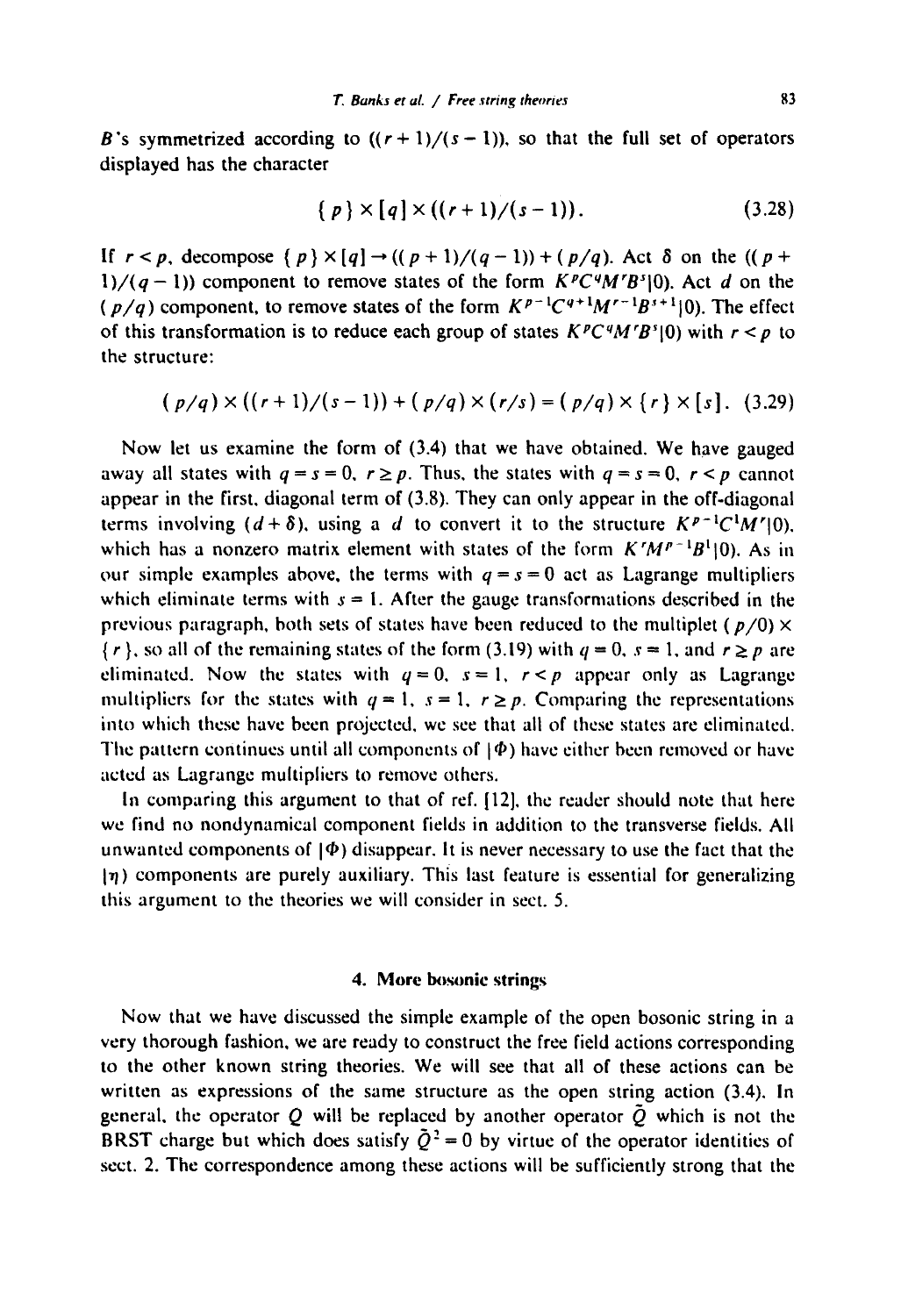proofs that each action leads to the correct covariant and light-cone gauge-fixed theory will be essentially identical to those given in sect. 3 for the open bosonic string.

We begin with the closed bosonic string. In this case, the Hilbert space of first-quantized string states factors into a product of two spaces, one containing left-moving and one containing right-moving string modes, each isomorphic to the open-string Hilbert space (excluding zero modes) and each possessing its own Virasoro algebra. We will denote operators acting on these spaces as unbarred and barred, respectively. The BRST charge on the full space is given by  $(Q + \overline{Q})$ , where Q has the structure of an open-string BRST charge (eq. (2.10)).

We will write the action for the closed string in terms of string forms satisfying the condition:

$$
(\boldsymbol{K} - \boldsymbol{\overline{K}})|\boldsymbol{\phi}) = 0. \tag{4.1}
$$

Correspondingly. we will reduce the space of ghost zero modes from that spanned by the operators  $b_0$ ,  $c^0$ ,  $\bar{b}_0$ ,  $\bar{c}^0$  to that spanned by two formal operators satisfying

$$
(\tilde{b}_0)^2 = (\tilde{c}^0)^2 = 0, \qquad (\tilde{b}_0, \tilde{c}^0) = 1.
$$
 (4.2)

In principle, a gauge-invariant action might enforce the condition (4.1). In the gauge-fixed action of ref. [1], the coefficients of the extra ghost zero modes are Lagrange multiplier fields which impose (4.1), In this paper, however, we content ourselves with imposing (4.1) from outside and use only the operators (4.2).

To construct an action, begin by defining  $|~\tilde{\omega}$ ) to be a state such that

$$
\tilde{b}_0|\tilde{\omega}\,|=0\,,\qquad \left(\tilde{\omega}\,|\tilde{c}^0|\tilde{\omega}\,\right)=1\,,\tag{4.3}
$$

following the properties of the ghost zero mode subspace of the open string, described at the beginning of sect. 3. Define

$$
\tilde{Q} = \tilde{c}^0 K + d + \delta + \bar{d} + \bar{\delta} - 2\tilde{b}_0(\mathbf{U} + \mathbf{U}). \tag{4.4}
$$

This equation is symmetric between left- and right-movers and satisfies  $\tilde{Q}^2 = 0$  on states satisfying (4.1). Finally. let

$$
(\Phi) = (|\phi) + \tilde{c}^0|\eta)\,|\tilde{\omega}\,|,\tag{4.5}
$$

which  $\phi$  a 0-form and  $\eta$  a ( - 1)-form. The closed-string action then can be written as:

$$
S = -\frac{1}{2}(\Phi|\tilde{Q}|\Phi). \tag{4.6}
$$

This action has the gauge invariance  $\delta_E|\Phi\rangle = \tilde{Q}(E)$ , which, in particular, includes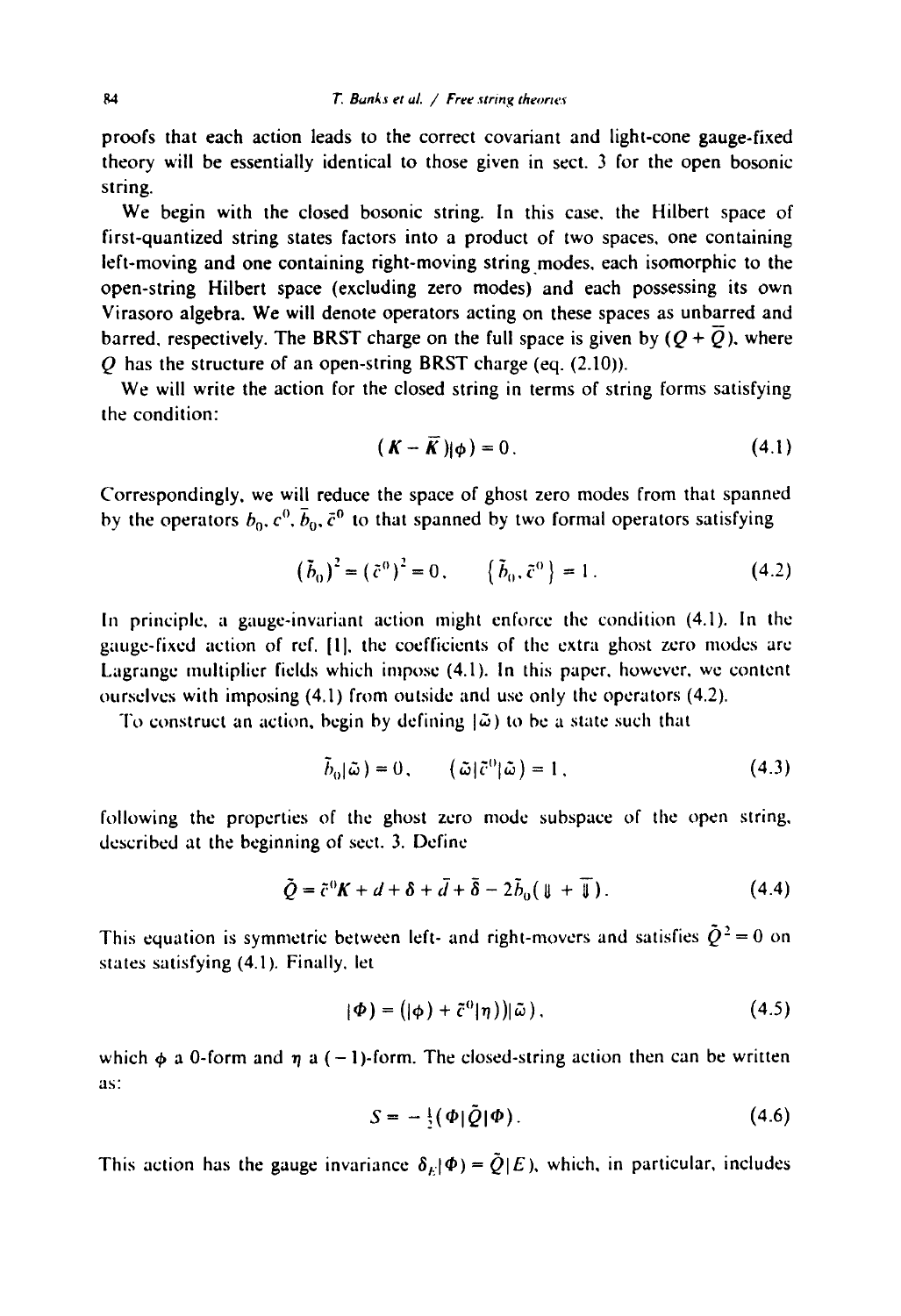the transformations  $\delta_E|\phi\rangle = (d + \delta)\varepsilon$  which correspond to the gauge symmetries of the closed string actions discussed in refs. [71 and [81. The gauge-fixing can clearly be done exactly as for the open string, after enlarging the index space of  $N$  to run over all unbarred and barred integers.

The Neveu-Schwarz open string action can be constructed in a similar fashion. Here we may use precisely the ghost zero mode operators  $c^0$  and  $b_0$ ; the appropriate ghost vacuum again obeys  $(3.2)$ . The index N runs over bosonic integer and fermionic half-integer values. However, we have already made clear in sect. 2 that our fundamental operator relations (2.14) and (2.15) are left unchanged by this modification. Thus, we may take over the formalism of the bosonic open string directly. Defining  $\phi$ ) as in (3.3), the free Neveu-Schwarz string action is

$$
S=-\frac{1}{2}(\Phi|Q|\Phi), \qquad (4.7)
$$

where  $Q$  is now the BRST charge of the Neveu-Schwarz model. The gauge-fixing can again be done just as for the open string, the only change being that we must utilize, in the descent to the light-cone gauge, graded Young symmetrization of tensors.

It is important to note that the Neveu-Schwarz string forms, as we have described them so far, contain as expansion coefficients tensor fields of different statistics. For example, the general form  $|\phi\rangle$  has the expansion

$$
|\phi\rangle = \left\{ \chi(x) - i\psi_{-1/2}^{\mu} A_{\mu}(x) - i\beta_{-1/2} \bar{c}(x) - i\gamma^{-1/2} c(x) -i\alpha_{-1}^{\mu} V_{\mu}(x) - \frac{1}{2} \psi_{-1/2}^{\mu} \psi_{-1/2}^{\mu} T_{\mu\nu}(x) + \cdots \right\} |0\rangle. \tag{4.8}
$$

The field  $A_{\mu}(x)$  is the vector gauge field of the Neveu-Schwarz theory; we would like to make this a Bose field. Then  $|\phi\rangle$  must be a Grassmann-valued form. This makes  $c(x)$  and  $\bar{c}(x)$  Grassmann fields, as is correct for the ghost and antighost of  $A_{\mu}$ . But the integer-spin physical fields  $\chi(x)$ ,  $V_{\mu}(x)$ ,  $T_{\mu\nu}(x)$  are also assigned Grassmann values. In general, the fields with the wrong statistics are those whose coefficients contain an even number of the fermionic creation operators  $\psi_{-n}^{\mu}$ ,  $\beta_{-n}$ ,  $\gamma^{-n}$ . These fields may be removed by projecting all string forms onto their components with

$$
G = (-1)^{\mathcal{N}_F + 1} = 1, \tag{4.9}
$$

where  $\mathcal{N}_F$  is the total number of fermion creation operators included in that state. This G is of course just the projection operator of Gliozzi, Scherk, and Olive [361 needed to define the supersymmetric string theory! The remarkable correlation between two-dimensional and space-time statistics first appeared in Siegei's papers [I] on the gauge-fixed bosonic string theory. The observation that the GSO projec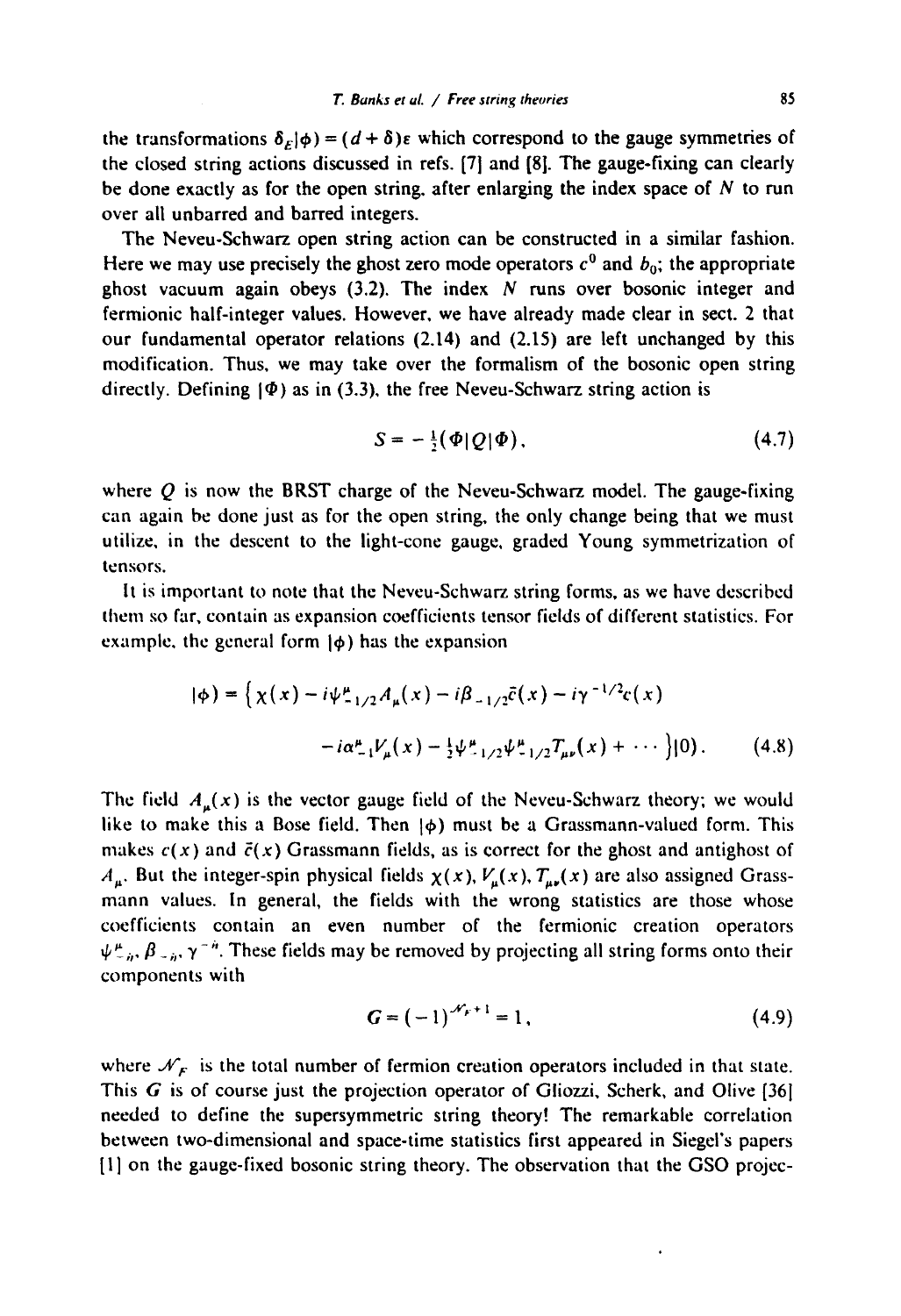**tion must be made in order to preserve the correct statistics of fields in the Neveu-Schwarz-Ramond theory has also been made by LeClair [23].** 

**The Neveu-Schwarz-Ramond theory contains three types of closed strings, those with Neveu-Schwarz boundary conditions for both left- and right-movers, those with Ramond boundary conditions for one set of modes, and those with Ramond boundary conditions for both left- and right-moving modes. The sectors of the first and third type lead to bosonic string states: however, it is convenient to treat the third type together with the fermionic strings. We are ready, though, to write the action for the first sector. In fact, this action is exactly (4.6). with the bosonic string operators**  $d, \delta, K, \psi$  **replaced by their Neveu-Schwarz counterparts and with a GSO projection applied independently to the left-and right-moving components of each form. This projection does not affect the proof of gauge invariance or the process of gauge-fixing, both of which proceed exactly as above. By replacing only the left-moving operators by Neveu-Schwarz operators, while keeping the right-moving operators those of the bosonic string, we find a free field action for the bosonic states of the heterotic string [37 I.** 

## 5. Fermionic strings

When we attempt to extend the analysis of the previous section to the Ramond string, we find two complications. The first is that the string action must be converted from a second-order form involving the kinetic operator  $K \sim (\partial^2 + M^2)$ to a first-order lagrangian involving  $F \sim (i\hat{\theta} + \mathcal{M})$ . The second is that the superconformal ghosts  $\beta$  and  $\gamma$  now have zero modes which must be taken into account. We will see that these two problems can be dealt with in a simple way by using the same trick that we applied **to the** bosonic closed string, that of ignoring completely the space of the additional zero modes and defining an appropriate auxiliary charge  $\tilde{Q}$ , which satisfies  $\tilde{Q}^2 = 0$  by virtue of the identities of sect. 2. In the case of the fcrmionic string, however it is known **that the** space of superconformal ghost **zero**  modes is very large, including states with all possible values of the "'Bose-sea'" charge of ref. [31]. It is likely, then, that the Ramond theory we present here is simply a projection down from a much **richer** formal structure.

We can build the  $\bar{Q}$  of the Ramond string by using abstract operators  $\bar{b}_0$  and  $\bar{c}^0$ with the properties (4.2), together with a vacuum state  $|\tilde{\omega}\rangle$  satisfying (4.3). Let us define

$$
\tilde{Q} = \tilde{c}^0 F + (-1)^{-\delta_+} (d + \delta) - \tilde{b}_0 (F \Downarrow + \Downarrow F), \qquad (5.1)
$$

where  $\mathcal{N}_V$  is the fermion counting operator defined below (4.9). With this factor included,  $\tilde{Q}$  is a Grassmann-valued differential operators.  $\tilde{Q}^2 = 0$  follows from (2.24). (2.25).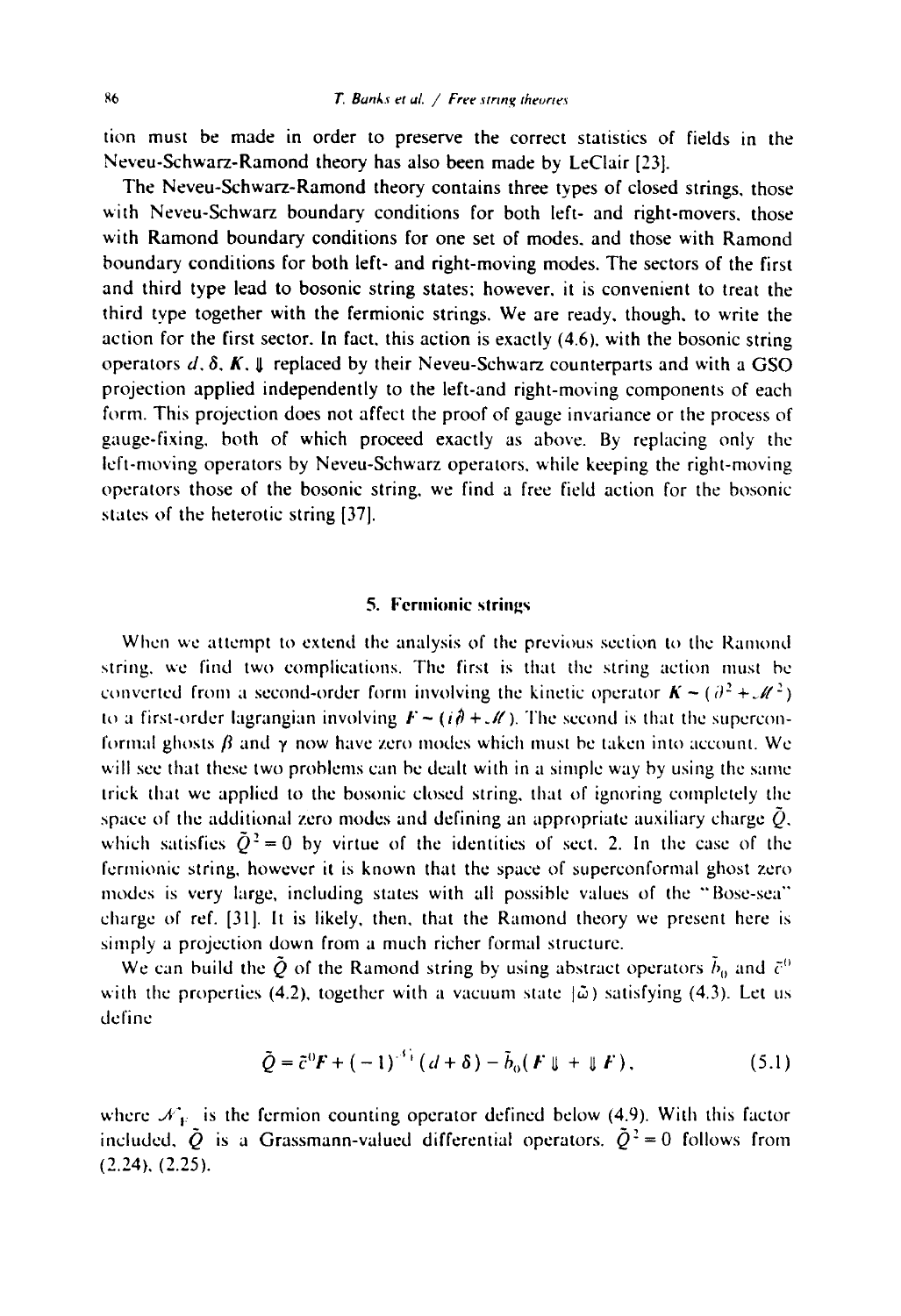The basic fields of the Ramond theory are string forms  $|\lambda\rangle$  carrying 10-dimensional fermion indices. The Dirac matrices which act on these indices are the zero modes of  $\psi^{\mu}(\sigma)$ :

$$
\psi_0^{\mu} = \sqrt{\frac{1}{2}} i \Gamma^{\mu}.
$$
 (5.2)

Since application of  $\Gamma^*$  flips chirality, it is appropriate to consider the fermion parity  $(-1)^{x^2+1}$  of a 10-dimensional spinor to be given by its chirality  $\Gamma^{11}$ . This assignment becomes explicit if the spinor representation of 0(9, 1) is represented by states formed as products of  $\psi_0^*$ 's acting on a vacuum state. We must also require the zero mode operators  $\tilde{b}_0$ ,  $\tilde{c}^0$  to have odd GSO parity. Thus

$$
\mathbf{G} = \left[\tilde{b}_0, \tilde{c}^0\right] \cdot \Gamma^{11} \cdot \left(-1\right)^{\tilde{\mathcal{N}}_{\rm F}}\,. \tag{5.3}
$$

where  $\hat{\mathcal{N}}_F$  refers to nonzero modes only. With this definition.  $[G, \tilde{Q}] = 0$ . As in the Neveu-Schwarz case, a GSO projection must be made to insure that all component fields have the correct statistics. The Ramond string fields will have Grassmann character if they satisfy (4.9).

The properties of our basic operators under hermitian conjugation are the following:  $\Gamma^{\mu \dagger} = -\Gamma^0 \Gamma^{\mu} \Gamma^0$ ;  $F^{\dagger} = -\Gamma^0 F \Gamma^0$ ;  $d^{\dagger} = \Gamma^0 \delta \Gamma^0$ ;  $\tilde{O}^{\dagger} = -\Gamma^0 \tilde{O} \Gamma^0$ . It is useful to define  $({\lambda}) = (\lambda) \Gamma^0$ ; the Dirac matrix will compensate the Grassmann character of  $\tilde{Q}$  in the Ramond theory action.

To complete our construction, we introduce

$$
|\Lambda\rangle = (|\lambda\rangle + \tilde{c}^0|\xi\rangle)|\tilde{\omega}\,.
$$
 (5.4)

with  $\lambda$  a 0-form of chirality  $I^{(1)} = +1$  and  $\xi$  a  $G = +1$  (-1)-form. Then the Ramond action can be written:

$$
S = -\sqrt{\frac{1}{2}} i(\vec{\Lambda}|\vec{Q}|\Lambda). \tag{5.5}
$$

This action has the gauge invariance  $\delta_E|\Lambda\rangle = \tilde{Q}(E)$ , where E is now a spinor-valued  $(-1)$ -form. By directly applying the steps leading from (3.11) to (3.14) this action can be gauge-fixed to the Feynman-Siegel gauge

$$
S_{\text{FS}} = -\sqrt{\frac{1}{2}} i(\bar{\lambda} | \mathbf{F} | \lambda), \qquad (5.6)
$$

where now  $\{\lambda\}$  is a general  $G = +1$  form in the space of nonzero modes. Using the arguments given for the descent to the light-cone gauge, (5.6) can also be gauge-fixed to the form

$$
S = -\sqrt{\frac{1}{2}} i (\bar{\lambda}_{\tau} |F|\lambda_{\tau}), \qquad (5.7)
$$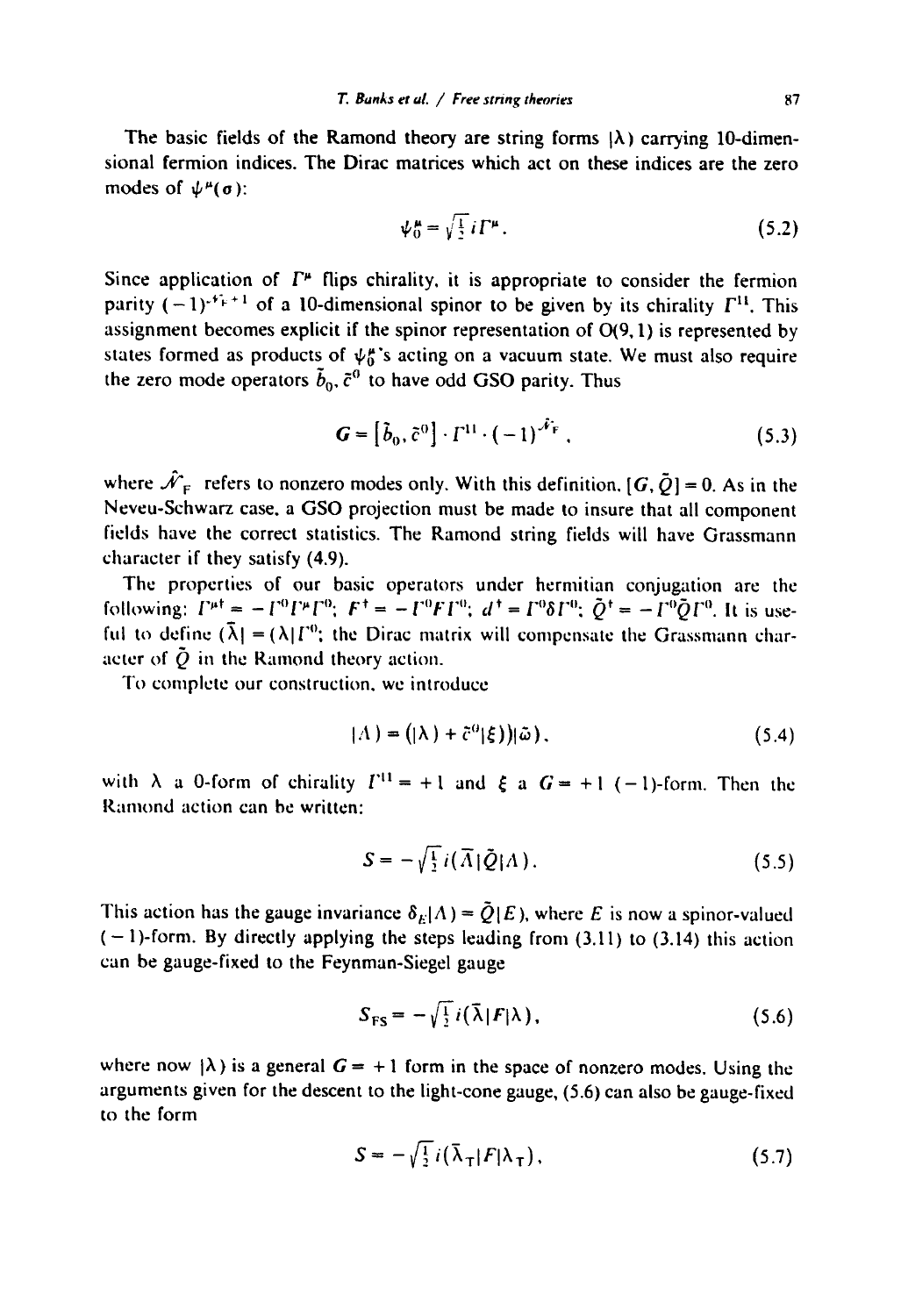where  $|\lambda_+|$  is a transverse state. From this formula, one can then easily reach the light-cone gauge action by integrating out the components of  $|\lambda_T|$  satisfying  $\Gamma^+|\lambda_\tau|=0.$ 

Written in components (after performing the zero mode algebra), the action (5.7) takes the form

$$
S = -\sqrt{\frac{1}{2}} i \{ (\bar{\lambda} | F | \lambda) + (\bar{\xi} | F | \sharp + \sharp F | \bar{\xi})
$$
  
 
$$
- (\bar{\lambda} | d + \delta | \xi) - (\bar{\xi} | d + \delta | \lambda) \}.
$$
 (5.8)

Note that in this expression, unlike the bosonic string actions, the auxiliary field  $\left|\xi\right\rangle$ has become dynamical. This turns out to have no effect on the gauge-fixing of the action by the methods of sect. 3; our arguments there did not make use of the explicit form of the term quadratic in the auxiliary field. However, it is interesting to note that this fact does play a role in more conventional, component-by-component covariant gauge-fixing. As a concrete example, let us consider the first excited mass level. The components of  $|\lambda\rangle$  at this level are the vector-spinor coefficients of the states  $\alpha_{-1}^{\mu}(0)$  and  $\psi_{-1}^{\mu}(0)$ ; these have opposite chirality and thus can form a massive spin- $\frac{3}{2}$  field. The conventional covariant quantization of this field would bring in 3 massive spin-  $\frac{1}{2}$  ghosts, the third being the Nielsen-Kallosh ghost [38,39]. The Fcynman-Sicgcl gauge action for the Ramond string contains only two massive ghosts. But (5.8) also contains, at this level, two dynamical components of  $\vert \xi$ ), corresponding to the states  $h_{-1}$  (0) and  $\beta_{-1}$  (0); these have opposite chirality and combine to form a massive spin-  $\frac{1}{2}$  fermion with normal statistics. This fermion preciscly compensates the Niclscn-Kallosh ghost.

The fermionic closed string theories can be constructed along the same basic lines. The closcd strings with Ramond left-movers and Neveu-Schwarz right-movers can be written for string forms satisfying the constraint (4.1). Define

$$
\tilde{Q} = \tilde{c}^0 F + (-1)^{-4} \left( d + \delta + \bar{d} + \bar{\delta} \right) - \tilde{b}_0 \left( F \parallel + \parallel F + F \parallel + \parallel F \right). \tag{5.9}
$$

Then the appropriate action is given by  $(5.7)$ , where now  $(A)$  is a string form built on the product space of left- and right-movers, GSO projected independently in each subspace. The fermionic heterotic string action is constructed in the same way, using the bosonic string operators to build the right-moving subspace,

Finally, we turn to the closed superstring theory corresponding to Ramond boundary conditions for both left- and right-movers. In this sector, our simplistic treatment of the zero modes breaks down. We have been able to construct a quantum-mechanically complete theory, but this theory has two defects. First, it requires a constraint which, in a general frame, is dynamical. Second, it requires that part of the GSO projection be done after quantization rather than before. Despite these defects, we are encouraged to present this formulation because it does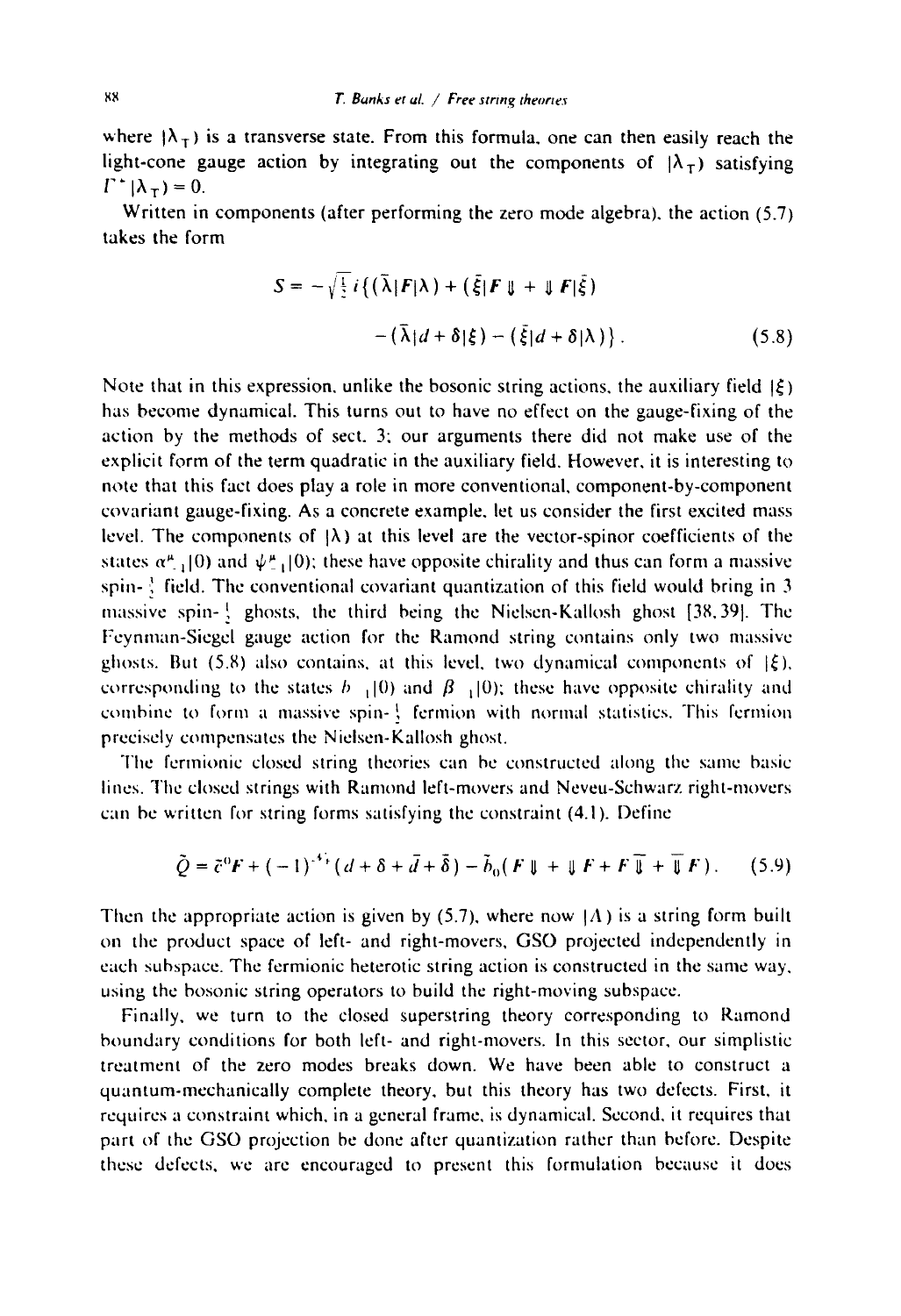generalize the formal structure we have set out for the other strings, and because it continues our formulation of the other closed superstrings in a suggestive pattern.

The basic fields in this sector will be string fields carrying two Dirac indices and satisfying the condition

$$
(\boldsymbol{F} - \boldsymbol{\bar{F}})|\boldsymbol{\beta}) = 0. \tag{5.10}
$$

Since  $\mathbf{F}^2 = \mathbf{K}$ , this condition implies (4.1). However, while (4.1) is a purely algebraic condition, this condition contains time derivatives of  $\vert \omega$ ). Choose

$$
\tilde{Q} = \tilde{c}^0 + (d + \delta + \bar{d} + \bar{\delta}) - \tilde{b}_0 (F(F \mathbf{U} + \mathbf{U} F) + \bar{F} (\bar{F} \mathbf{U} + \bar{\mathbf{U}} \bar{F})), \quad (5.11)
$$

where  $\tilde{b}_0$ ,  $\tilde{c}^0$  satisfy (4.2) and have even GSO parity with respect to both the left-moving and the right-moving GSO operators  $\vec{G}$  and  $\vec{G}$ . Define

$$
|B) = (|\beta) + \tilde{c}^0|\rho)\rangle |\tilde{\omega}|, \qquad (5.12)
$$

$$
\left(\overline{\overline{B}}\right) = \left(B\right)\Gamma^0\overline{\Gamma^0} \ . \tag{5.13}
$$

Then the gauge-invariant action for this sector may be written

$$
S = \frac{1}{4} \left( \overline{\widetilde{B}} \right| \widetilde{Q} | B \right). \tag{5.14}
$$

 $|B|$ ) should be restricted to have the correct statistics:  $G \cdot \overline{G} = 1$ . However, if we apply at this point the separate conditions  $G = \overline{G} = 1$ , the chirality conditions do not match and (5.14) vanishes. Note that the closed superstring charges that we have defined (eqs.  $(4.4)$ ,  $(5.9)$ ,  $(5.11)$ ) fall into a simple pattern.

Despite the fact that the constraint (5.10) is dynamical in a general frame, we can quantize this system straightforwardly by observing that, in the light-cone frame, (5.10) becomes a set of nondynamical relations. To make this point clear, we will discuss in a very explicit way the quantization of the massless level of this string. This level contains antisymmetric tensor fields, and so one would suspect that it should have a gauge invariance. In our formulation, however, there is no gauge invariance; the required reduction of degrees of freedom is implemented by the dynamical constraint. (The constraint (5.10) looks suggestively like a gauge-fixing condition for a Duffin-Kemmer iagrangian.) The light-cone quantization of the remaining levels will then follow by analogous manipulations, after fixing of the light-cone gauge for the oscillators in the manner of sect. 3.

Choose the following representation of the  $\Gamma^{\mu}$  matrices:

$$
\Gamma^+ = \begin{pmatrix} 0 & -i\sqrt{2} \\ 0 & 0 \end{pmatrix}, \qquad \frac{1}{2}\Gamma^- = \begin{pmatrix} 0 & 0 \\ i\sqrt{2} & 0 \end{pmatrix}, \qquad \frac{1}{2}\Gamma i = \begin{pmatrix} i\gamma_s^i & 0 \\ 0 & -i\gamma_s^i \end{pmatrix}, \quad (5.15)
$$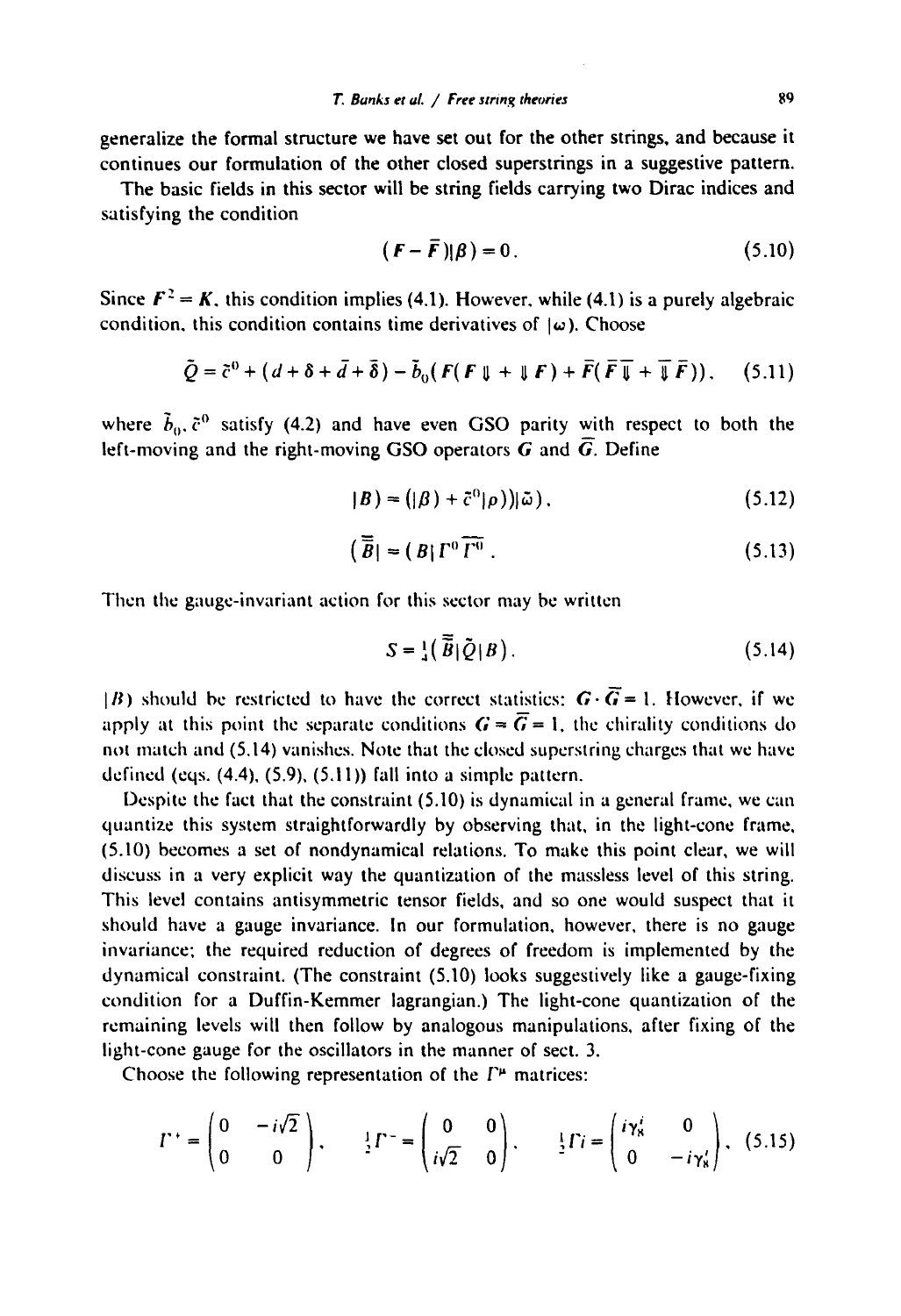where  $\gamma'_{\rm s}$  are a set of real symmetric Dirac matrics of O(8). Express the massless level of  $|\beta\rangle$  as  $\mathbf{b} = \beta \Gamma^0$ ; **b** transforms under Lorentz transformations like a Dirac matrix. The action (5.14), restricted to this level, takes the form

$$
S = \frac{1}{4} \text{tr} \left[ \Gamma^0 \boldsymbol{b}^{\mathsf{T}} \Gamma^0 \boldsymbol{b} \right]. \tag{5.16}
$$

Decompose  $\boldsymbol{b}$  in the basis of eq. (5.15), as follows:

$$
\boldsymbol{b} = \begin{pmatrix} \boldsymbol{b}_{\perp} & \boldsymbol{b}_{\perp} \\ \boldsymbol{b}_{\perp} & \boldsymbol{b}_{\perp} \end{pmatrix} . \tag{5.17}
$$

On the massless level,  $\mathbf{F} = -\sqrt{2} \, \hat{\theta}$ , so (5.10) may be written:

$$
\dot{\rho}b = -b\dot{\rho} \,. \tag{5.18}
$$

Let  $\hat{p} = p' \gamma_{\rm s}^{i}$ . Then the full content of (5.18) is expressed by the relations:

$$
\sqrt{2} p^* b_1 = -\sqrt{2} p^* b_1 - [\hat{p}, b_1],
$$
  

$$
\sqrt{2} p^* b_1 = \sqrt{2} p^* b_1 - (\hat{p}, b_1).
$$
 (5.19)

Use these equations to eliminate  $b_{\perp}$  and  $b_{\perp}$  in (5.16). Then  $b_{\perp}$  may be seen to be auxiliary and can be integrated out. This reduces (5.16) to the form

$$
S = \frac{1}{2} \text{tr} \left[ \boldsymbol{b}^{\mathrm{T}} \frac{\boldsymbol{p}^2}{2 \boldsymbol{p}^{\mathrm{T}}} \boldsymbol{b} \right]. \tag{5.20}
$$

If one now imposes the chirality conditions on b which follow from  $G = \overline{G} = 1$ , we are left with a theory of a double chiral  $O(8)$  bispinor. This is the correct physical content for the massless sector of the Ramond/Ramond closed string.

To generalize this discussion to higher mass levels of the string, we need two observations. First, the light-cone gauge-fixing procedure of sect. 3 still allows us to remove all states with longitudinal, time-like, and ghost excitations. Then the quantization procedure reduces to the treatment of the explicit Dirac indices. On higher levels, (5.10) equates two massive Dirac operators. The mass terms always couple two different field components which have opposite chirality but the same GSO parity. Thus, each massive Dirac operator may be written as the action on a pair of Dirae spinors of the operator

$$
(i\partial + M\Gamma_M),\tag{5.21}
$$

where  $\Gamma_M$  anticommutes with the  $\Gamma^{\mu}$ . (If these massive equations follow by dimen-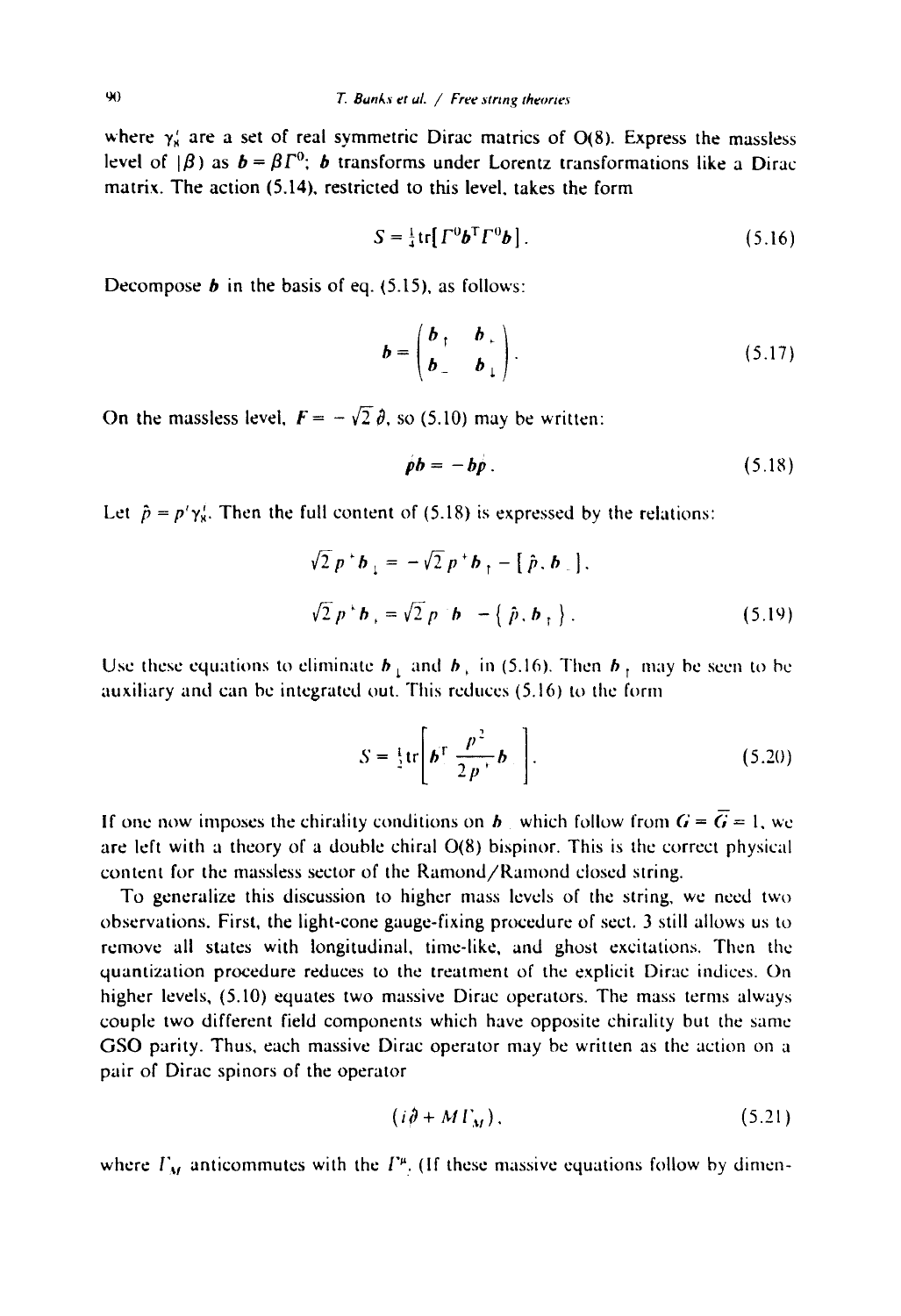sional reduction, in the manner suggested by Siegel and Zwiebach [8],  $\Gamma_M = \Gamma^{11}$ .) **Then the analysis of the previous paragraph can be repeated for every massive level by treating the mass term in (5.21) as an extra component of the transverse momentum. This demonstration completes our formulation of free field theories. which can be explicitly gauge-fixed to the known physical spectra, for all of the known strings and superstrings.** 

**We are grateful to Charles Thorn and Edward Witten for many enlightening remarks. Special thanks go to Luca Mezincescu for pointing out an error in a previous version of the Ramond/Ramond closed string theory. T.B. thanks Hermann Nicolai and Pierre Ramond for informative discussions of their work.** 

#### **Note added in proof**

**After this paper was submitted, several preprints have come to our attention which describe work closely related to ours [41-49].** 

## **References**

- Ill W. Siegel, Phys. [.ell. L5LB (1985) 391; Phys. Lxtt. 15IB (1985) 31~(~
- $[2]$  M. Kato and K. Ogawa, Nuel. Phys. B212 (1983) 443 S. Hwang, Phys. Rev. D28 (1983) 2614.
- [3] A. Restuccia and J.G. Taylor, King's College preprint (1985).
- [4] M. Kaku, Nucl. Phys. B267 (1986) 125; Osaka University preprint OU-HET-79 (1985); Phys. Lett. 162B (1985) 97; Nucl. Phys. B267 (1986) 125;
	- M. Kaku and J. Lykken, New York City College preprint 85-412 (1985)
- 151 C. Thorn. Phys. Lett. 159B (1985) 107: (A) B160 (1985)-430
- [6] D. Friedan, Phys. Lett. 162B (1985) 102; Nucl. Phys. B271 (1986) 540
- [7] T. Banks and M. Peskin, Nucl. Phys. B264 (1986) 513
- [8] W. Siegel and B. Zwiebach, Nucl. Phys. B263 (1986) 105 B. Zwiebach, MIT preprint MIT-CPT-1308 (1985).
- {9] K. Itoh, T. Kugo, H. Kunitomo and H. Ooguri, Kyoto University preprint KUNS 800 HE(TH) x5/(14 (l,~XS).
- [10] A. Neveu and P.C. West, Phys. Lett. 165B (1985) 63; A. Neveu, J. Schwarz and P.C. West, Phys. Lett. 164B (1985) 51; A. Neveu and P.C. West, Nucl. Phys. B268 (1986) 125
- [11] S. Raby, R. Slansky and G. West, Los Alamos preprint LA-UR-85-3794 (1985)
- [12] M.E. Peskin and C.B. Thorn, Nucl. Phys. B269 (1986) 509
- [13] J.-L. Gervais, Ecole Normale Supérieure preprint LPTENS 85/35 (1985)
- [14] P. Ramond, Univ. of Florida preprint UFTP-85-18 (1985)
- [15] A. Neveu, H. Nicolai and P.C. West, CERN preprint CERN-TH-4297/85 (1985)
- [16] K. Bardakei, Nucl. Phys. B271 (1986) 561
- [17] A. Cohen, G. Moore, P. Nelson and J. Polchinski, University of Texas preprint UTTG-26-85 (1985); tlarvard University preprint IIUTP+85/A()58 (1985): J. Polchinski. Texas University preprint uT'rc;-13-85 ( 19851
- [18] E. Witten, Nucl. Phys. B268 (1986) 253
- [19] A.A. Tseytlin, Lebedev Institute preprint LEBEDEV-85-265 (1985).
- [20] H. Hata, K. Itoh, T. Hugo, H. Kunitomo and K. Ogawa, Kyoto University preprints KUNS-814 (19851. RIl:P-637 (1985)